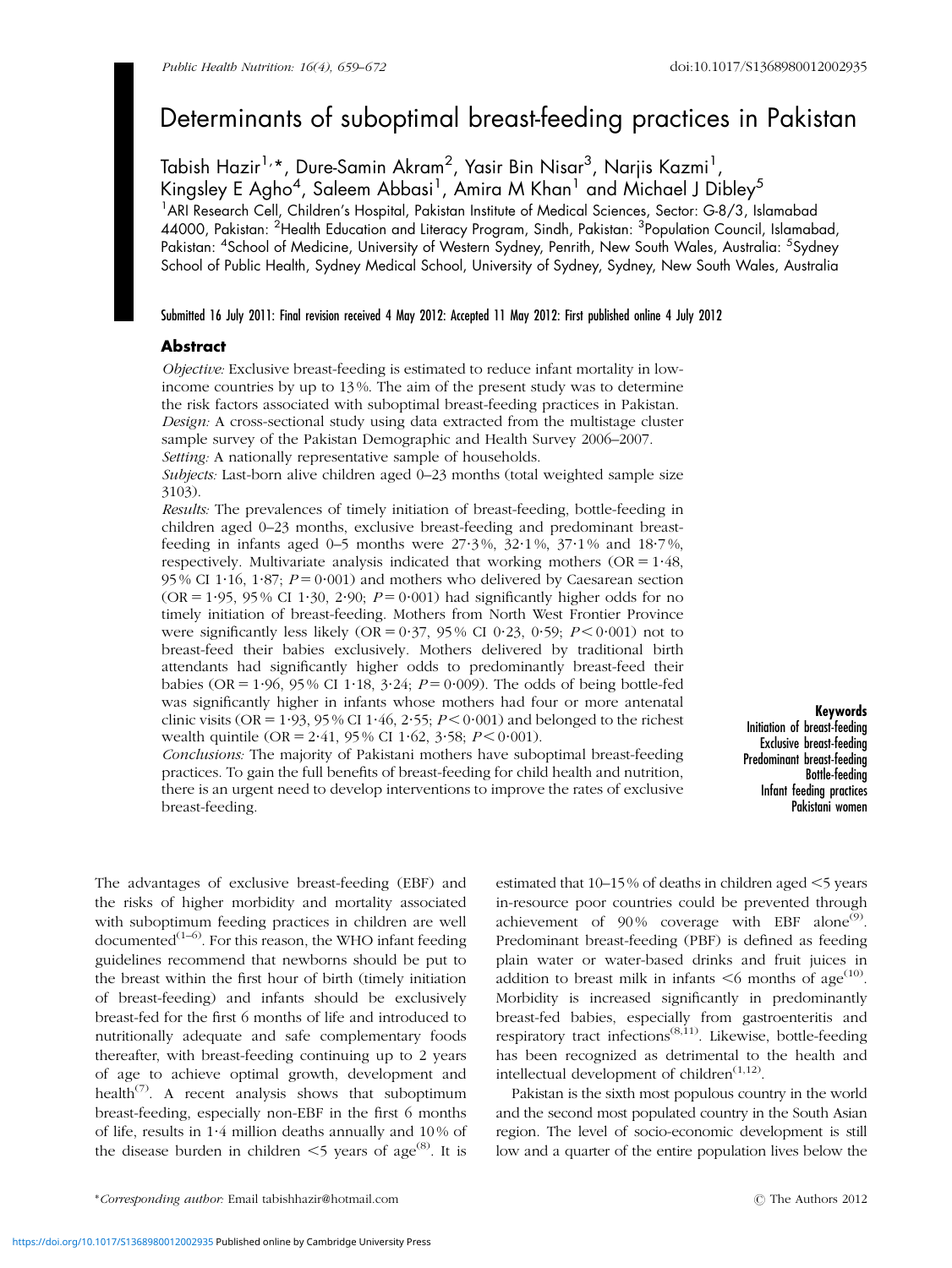poverty line<sup> $(13)$  $(13)$  $(13)$ </sup>. The health profile of Pakistan is characterized by a high population growth rate, high infant and child mortality rates, a high maternal mortality ratio and a high burden of communicable diseases in children<sup> $(14)$  $(14)$ </sup>. Pakistan would gain enormous health and economic benefits by improving infant feeding practices. Identification and recognition of the barriers to EBF in communities is essential for developing effective nutrition education and behaviour change strategies targeting families at heightened risk of suboptimal infant feeding behaviours. The purpose of the present study was to determine the factors associated with non-initiation of timely breast-feeding, non-EBF, PBF and bottle-feeding after controlling for individual-, household- and community-level characteristics.

## Methodology

#### Data source

We analysed data from the 2006–2007 Pakistan Demographic and Health Survey (PDHS), which was carried out by the National Institute of Population Studies and Macro International. The 2006–2007 PDHS used a stratified, multistage cluster sampling strategy with urban and rural samples drawn separately and in proportion to the population of each province. Geographic sampling units were obtained for both urban and rural areas and random household sampling was conducted to select units. A total of 10 023 ever-married women were interviewed with a response rate of 94?5 %. A detailed birth and feeding history for the last 5 years preceding the survey was asked from all of the ever-married women interviewed $^{(14)}$  $^{(14)}$  $^{(14)}$ .

The data set was downloaded from the public access website (http://www.measuredhs.com). Afterwards, it was inspected for data quality, completeness of information and comparability of variables required for the present analysis. The required variables from the data set were selected and the files were constructed. We selected lastborn children aged  $\leq$ 24 months at the time of the survey and living with respondents/mothers. The total weighted number of children aged 0–23 months was 3103.

#### Measures

The dependent variables in the present study were the timely initiation of breast-feeding (0–23 months) and rates of EBF ( $<$ 6 months), PBF ( $<$ 6 months) and bottle-feeding (0–23 months). Indicators were estimated according to the key factors described by the WHO in  $2008^{(15)}$  $2008^{(15)}$  $2008^{(15)}$ . A household wealth index was constructed from data collected in the household questionnaire, using methods recommended by the World Bank Poverty Network and  $UNICEF<sup>(16)</sup>$  $UNICEF<sup>(16)</sup>$  $UNICEF<sup>(16)</sup>$ , and was divided into five equal categories to classify the households by economic status.

The explanatory variables were classified into three levels, i.e. individual, household and community. The individual level attributes included age, sex, birth weight of the child, mother's age, working status of the mother in the past 12 months, highest education level achieved and marital status at the time of interview. Information on the number of antenatal clinic (ANC) visits, place of delivery, mode of delivery, type of delivery assistance availed, birth order and postnatal contacts (PNC) with a health-care provider was also obtained. Household wealth index was included as a household-level variable. Community-level attributes specific to breast-feeding such as policies and practices that support breast-feeding, implementation of the marketing code for breast milk substitutes and cultural norms regarding breast-feeding were not available in the current DHS data set. Therefore, only the geographical region (province) and residential area (urban and rural) were considered.

### Statistical analysis

The EBF indicator was expressed as a dichotomous variable with category 0 for EBF and category 1 for non-EBF; timely initiation of breast-feeding as category 0 for timely initiation and category 1 for no timely initiation; the PBF indicator was expressed as category 0 for non-PBF (EBF or bottle-feeding in infants  $\leq 6$  months separately) and category 1 for PBF; while the bottle-feeding indicator was expressed as category 1 for bottle-feeding and category 0 for not bottle-feeding. These variables were examined against a set of independent variables (individual, household and community characteristics) in order to determine the prevalence of timely initiation of breast-feeding, EBF, PBF and bottle-feeding and factors associated with no timely initiation of breast-feeding, non-EBF, PBF and bottle-feeding. Analyses were performed using the STATA statistical software package version 10 (StataCorp, College Station, TX, USA) with 'svy' commands to allow for adjustments for the cluster sampling design used in the surveys when estimating confidence intervals around prevalence estimates. The  $\chi^2$  test was used to test the significance of associations.

Associations were examined by univariate analyses (unadjusted OR and 95% CI) and then by multivariate logistic regression (adjusted OR (AOR) and 95% CI) analysis. In the univariate analysis, OR and 95% CI were calculated in order to assess the unadjusted risk of independent variables on feeding practices. Multivariate logistic regression was employed to estimate the OR adjusted for the independent variables. A stepwise backwards elimination approach was used for model construction, retaining those variables with  $P \le 0.05$  in the final model.

## Results

In the current analysis, 3103 (weighted total) children aged 0–23 months were selected. [Table 1](#page-2-0) lists the individual-, household- and community-level characteristics of these children. Almost a quarter of the mothers (22?5%) had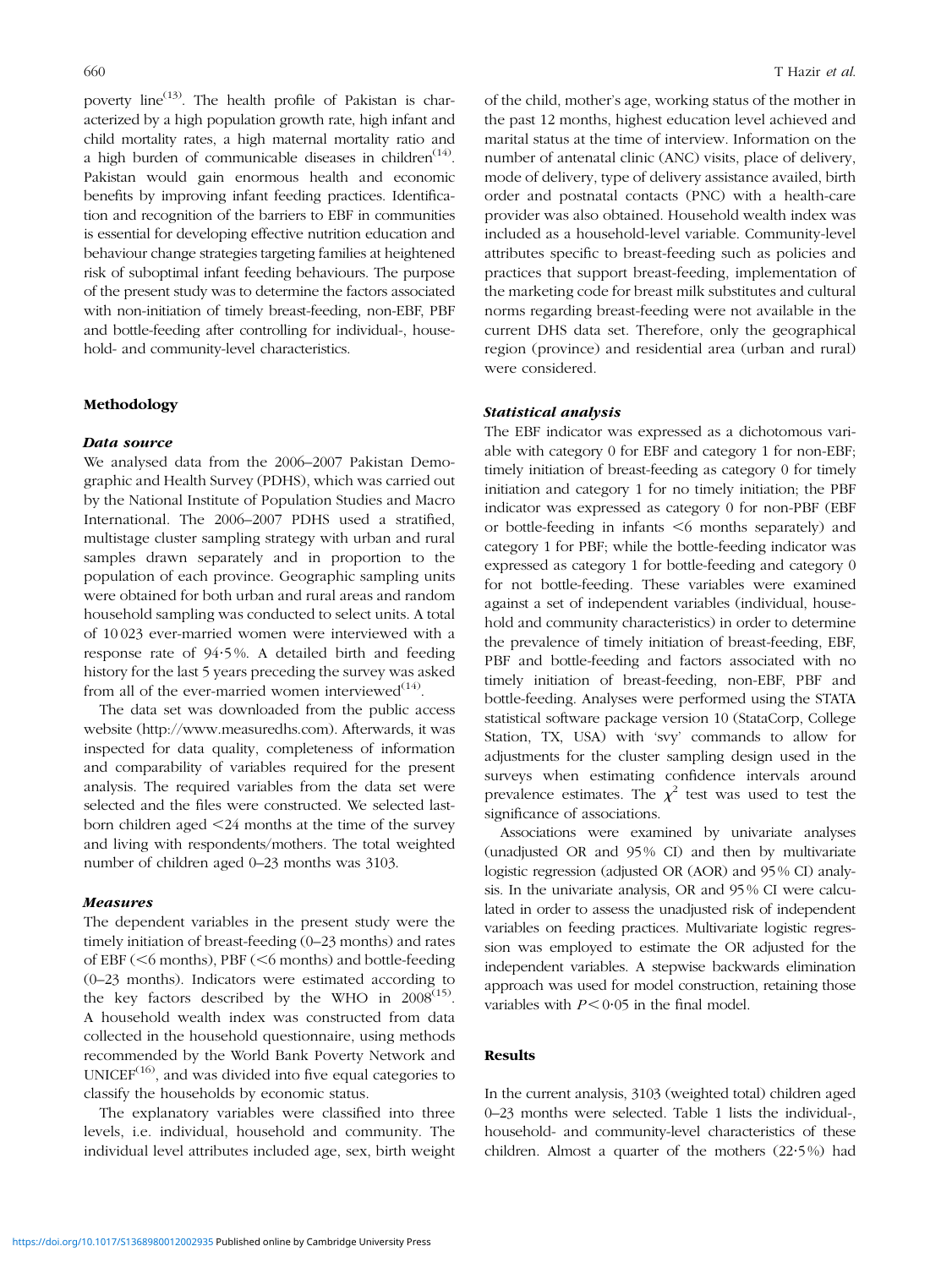<span id="page-2-0"></span>Table 1 Individual-, household- and community-level characteristics of children aged 0-23 months ( $n$  3103); secondary analysis of data from the Pakistan Demographic and Health Survey (PDHS) 2006–2007

| Characteristic                                               | n           | $\%$             |
|--------------------------------------------------------------|-------------|------------------|
| Individual-level factors<br>Maternal working status (n 3099) |             |                  |
| Non-working                                                  | 2403        | 77.5             |
| Working (past 12 months)                                     | 696         | 22.5             |
| Maternal education                                           |             |                  |
| No education                                                 | 1981        | 63.8             |
| Primary                                                      | 474         | $15-3$           |
| Secondary and above                                          | 648         | 20.9             |
| Father's education (n 3096)<br>No education                  | 1074        | 34.7             |
| Primary                                                      | 525         | 17.0             |
| Secondary and above                                          | 1497        | 48.3             |
| Literacy (n 3095)                                            |             |                  |
| Cannot read at all                                           | 1945        | 62∙8             |
| Able to read only passage                                    | 1150        | 37.2             |
| Mother's age (years)                                         |             |                  |
| $15 - 19$                                                    | 172         | 5.5              |
| 20-34                                                        | 2409        | 77.6             |
| 35–49                                                        | 522         | 16.8             |
| Marital status                                               |             |                  |
| Currently married<br>Formerly married*                       | 3081<br>22  | 99.3<br>0.7      |
| Birth order                                                  |             |                  |
| First-born                                                   | 609         | 19.6             |
| Second- to fourth-born                                       | 1522        | 49.1             |
| Fifth-born or higher                                         | 971         | 31.3             |
| Preceding birth interval (n 3094)                            |             |                  |
| No previous birth                                            | 609         | $19-7$           |
| 0-14 months                                                  | 166         | 5.4              |
| 14-24 months                                                 | 724         | 23.4             |
| $\geq$ 25 months                                             | 1595        | 51.5             |
| Sex of baby<br>Male                                          | 1644        | 53.0             |
| Female                                                       | 1459        | 47.0             |
| Age of child (months)                                        |             |                  |
| 0-5                                                          | 955         | 30.8             |
| 6–11                                                         | 811         | 26∙1             |
| $12 - 17$                                                    | 843         | 27.2             |
| 18-23                                                        | 494         | 15.9             |
| Perceived birth size of baby (n 3100)                        |             |                  |
| Small                                                        | 1056        | $34 - 1$         |
| Average                                                      | 1398<br>646 | $45 - 1$<br>20.8 |
| Large<br>Place of delivery (n 3101)                          |             |                  |
| Home                                                         | 1902        | 61.3             |
| Health facility                                              | 1199        | $38 - 7$         |
| Mode of delivery (n 3101)                                    |             |                  |
| Non-Caesarean                                                | 2823        | $91 - 0$         |
| Caesarean section                                            | 278         | 9.0              |
| Type of delivery assistance (n 3074)                         |             |                  |
| Health professional                                          | 1183        | 38.5             |
| Traditional birth attendant<br>Other untrained               | 1046<br>845 | 34.0<br>27.5     |
| Antenatal clinic visits (n 3091)                             |             |                  |
| None                                                         | 1005        | 32.5             |
| $1 - 3$                                                      | 1162        | 37.6             |
| $\geq 4$                                                     | 924         | 29.9             |
| Timing of postnatal check-up (n 1172)                        |             |                  |
| Day 0-2                                                      | 395         | $33 - 7$         |
| Day 3-6                                                      | 684         | $58 - 4$         |
| Day 7 or later                                               | 72          | $6-2$            |
| No check-ups (including missing)<br>Household level factors  | 21          | 1.8              |
| Household wealth index                                       |             |                  |
| Poorest                                                      | 683         | 22.0             |
| Poorer                                                       | 670         | 21.6             |
| Middle                                                       | 625         | 20.2             |
|                                                              |             |                  |

Table 1 Continued

| Characteristic                 | n    | %        |
|--------------------------------|------|----------|
| Richer                         | 582  | 18.8     |
| Richest                        | 543  | 17.5     |
| Community-level factors        |      |          |
| Residence                      |      |          |
| Urban                          | 937  | 30.2     |
| Rural                          | 2166 | 69.8     |
| Geographical region (province) |      |          |
| Punjab                         | 1741 | $56 - 1$ |
| Sindh                          | 775  | 25.0     |
| North West Frontier            | 452  | 14.6     |
| Balochistan                    | 136  | $4-4$    |
|                                |      |          |

Weighted total was 3103 unless stated otherwise within parentheses. \*Divorced, separated and widowed.

worked in the 12 months prior to the survey. Nearly 64%  $(63.8\%)$  of the mothers had no education while just over a third  $(34.7\%)$  of the fathers were uneducated. The majority of the mothers  $(77.6%)$  were aged 20–34 years. Both male and female children, and different age categories, were nearly equally represented in the sample. One-third of the mothers  $(32.5\%)$  had no ANC visits during the pregnancy. Of the total births, almost two-thirds  $(61.3\%)$  were delivered at home and 27?5% of the deliveries were conducted by untrained personnel. According to the mothers' perception,  $45.1\%$  of the children were of average size at birth while 34.1% were of small size. About 70% (69.8%) of the children were living in rural areas. Details can be seen in Table 1.

Regardless of being breast-fed or not,  $997$  ( $32.1\%$  ( $95\%$ CI 30 $\cdot$ 0, 34 $\cdot$ 4) %) infants received food or drink from a bottle with a nipple or teat during the 24h prior to the interview. Rate of timely initiation of breast-feeding was 27?3% in children aged 0–23 months. The bottle-feeding rate varied with age; it was 26?8% in infants aged  $\leq$  6 months, 36.8% in infants aged 6–11 months and 33.2% in children 12–23 months of age. The EBF rate in children aged  $\leq 6$  months was 37 $\cdot$ 1% (95% CI 33 $\cdot$ 4, 40 $\cdot$ 9) %, while the PBF rate in children  $\leq 6$  months of age was 18.7%  $(95\% \text{ CI } 15.8, 22.1)$  % [\(Table 2\)](#page-3-0). [Figure 1](#page-3-0) indicates that the PBF rate increased consistently as the EBF rate decreased from infants  $\leq 1$  month of age (12.3% v. 58.8%) to infants at 5–5 $\cdot$ 9 months of age (23 $\cdot$ 8% v. 16 $\cdot$ 8%). [Figure 2](#page-3-0) shows the distribution of children by breast-feeding status according to child age.

The median duration of EBF was 1?9 months. The rates of related breast-feeding indicators among children aged 0–23 months are shown in [Table 2.](#page-3-0)

## Univariate analyses

## Timely initiation of breast-feeding

Working mothers  $(20.7\%, P<0.001)$ , mothers who delivered by Caesarean section (17 $\cdot$ 0%,  $P = 0 \cdot 001$ ) and those residing in Sindh Province (17 $\cdot$ 6%,  $P < 0 \cdot 001$ ) had significantly lower rates of timely initiation of breast-feeding [\(Table 3\)](#page-4-0).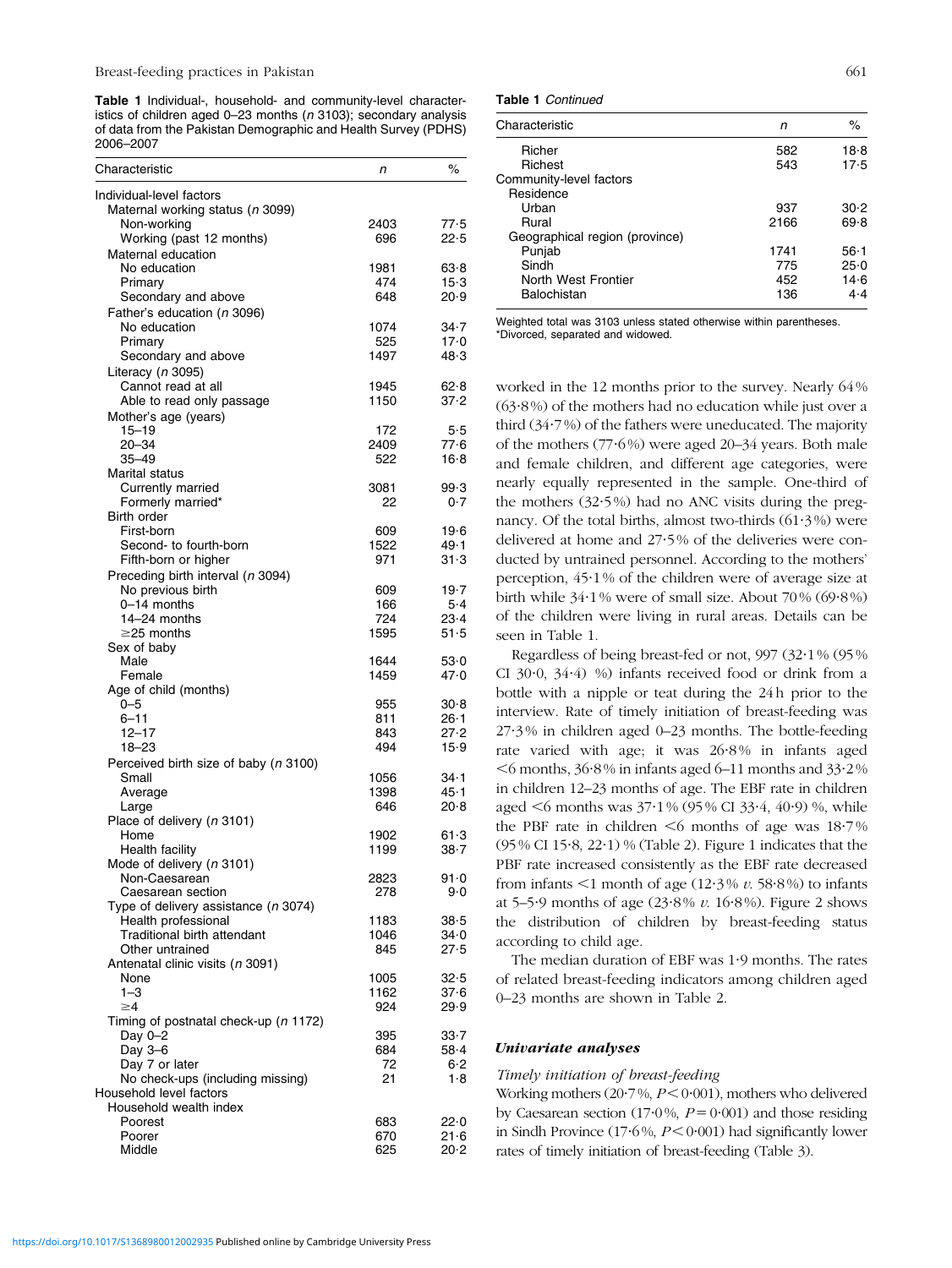<span id="page-3-0"></span>Table 2 Breast-feeding indicators among children aged 0-23 months (n 3103); secondary analysis of data from the Pakistan Demographic and Health Survey (PDHS) 2006-2007

| Indicator                                                            | Sample size (weighted) | <i>n</i> (weighted) | Rate $(\%)$ | 95 % CI       |
|----------------------------------------------------------------------|------------------------|---------------------|-------------|---------------|
| Timely initiation of breast-feeding $(<$ 24 months)                  | 3103                   | 848                 | 27.3        | 25.1.29.7     |
| Ever breast-fed $(<$ 24 months)                                      | 3103                   | 3029                | 97.6        | 96.9, 98.2    |
| Ever breast-fed $(<12$ months)                                       | 1766                   | 1727                | 97.8        | 96.9.98.4     |
| Ever breast-fed (12-23 months)                                       | 1337                   | 1302                | 97.4        | 96.2.98.3     |
| Exclusive breast-feeding $(<$ 6 months)                              | 955                    | 354                 | 37.1        | 33.4.40.9     |
| Exclusive breast-feeding (0-1 month)                                 | 282                    | 154                 | 54.6        | 47.6, 61.5    |
| Exclusive breast-feeding (2-3 months)                                | 355                    | 127                 | $35 - 7$    | 30.2, 41.6    |
| Exclusive breast-feeding (4–5 months)                                | 319                    | 74                  | $23-1$      | 18.4.286      |
| Exclusive breast-feeding (0-3 months)                                | 637                    | 281                 | 44.1        | 39.5.48.8     |
| Predominant breast-feeding $(<$ 6 months)                            | 955                    | 179                 | 18.7        | 15.8.22.1     |
| Bottle-feeding $(<$ 24 months)                                       | 3103                   | 997                 | 32.1        | $30.0.34 - 4$ |
| Bottle-feeding $(<$ 6 months)                                        | 955                    | 256                 | 26.8        | 23.5.30.3     |
| Bottle-feeding (6-11 months)                                         | 811                    | 298                 | 36.8        | 32.6.41.1     |
| Bottle-feeding (12-23 months)                                        | 1337                   | 444                 | 33.2        | 30.2, 36.3    |
| Median duration of exclusive breast-feeding $(<$ 36 months) (months) |                        | 1.9                 |             |               |



Fig 1 Rates of exclusive breast-feeding () and predominant breast-feeding () according to child's age; secondary analysis of data from the Pakistan Demographic and Health Survey (PDHS) 2006–2007



Fig 2 Distribution of children by breast-feeding (BF) status ( , exclusive BF; , BF1water; , BF1liquids/juice; , BF1other milk;  $\Box$ , BF+complementary foods;  $\Box$ , no BF) according to child's age; secondary analysis of data from the Pakistan Demographic and Health Survey (PDHS) 2006–2007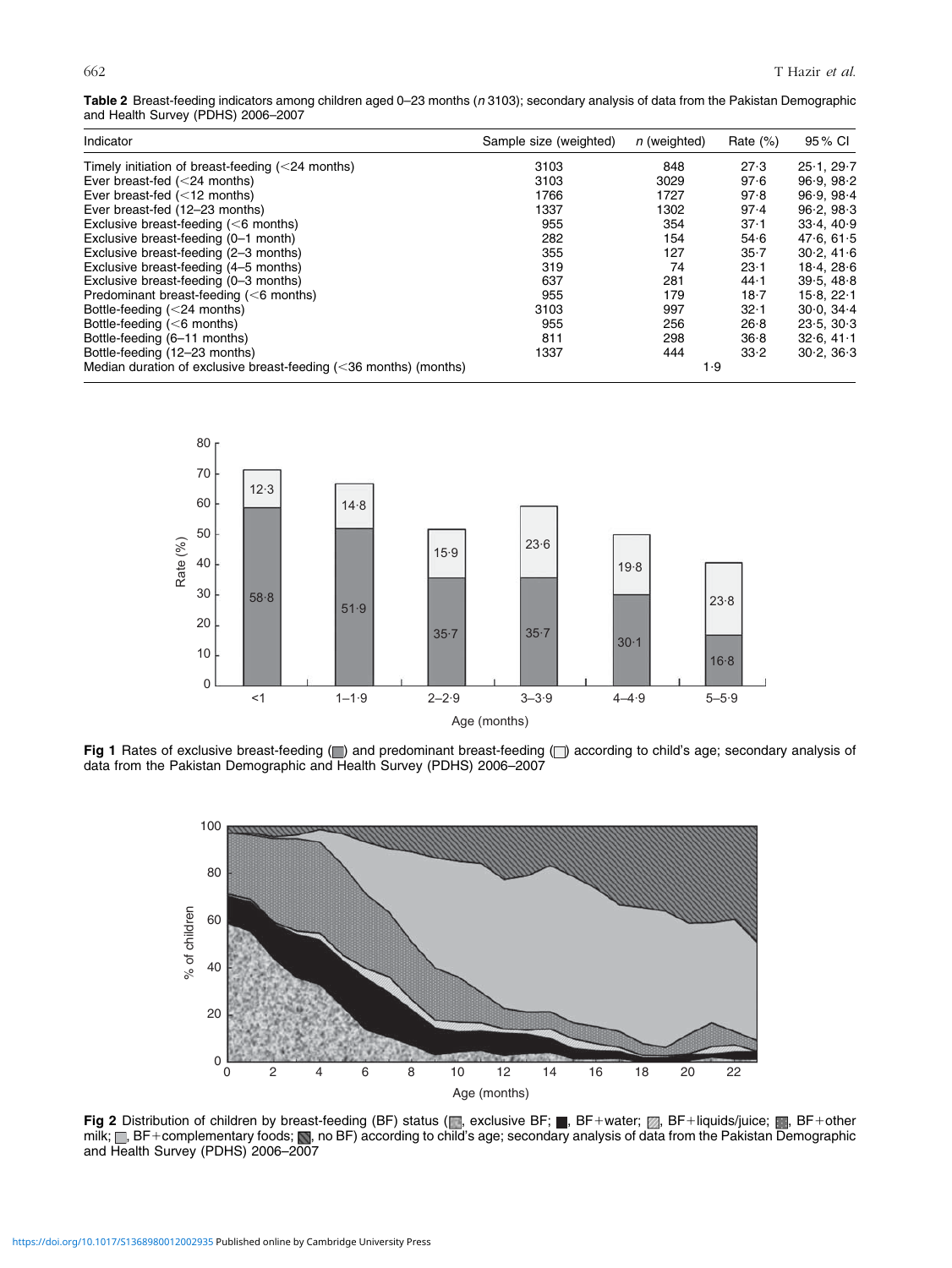|                                   | Timely initiation of breast-feeding<br>$(<$ 24 months) |                              |         |          | Bottle-feeding<br>$(< 24$ months) |                   |          | Exclusive breast-feeding<br>$(6$ months) |              | Predominant breast-feeding<br>$(6$ months) |              |       |
|-----------------------------------|--------------------------------------------------------|------------------------------|---------|----------|-----------------------------------|-------------------|----------|------------------------------------------|--------------|--------------------------------------------|--------------|-------|
| Characteristic                    | $\%$                                                   | 95% CI                       | P       | $\%$     | 95% CI                            | $\mathsf{P}$      | $\%$     | 95% CI                                   | $\mathsf{P}$ | $\%$                                       | 95% CI       | P     |
| Individual-level factors          |                                                        |                              |         |          |                                   |                   |          |                                          |              |                                            |              |       |
| Maternal working status           |                                                        |                              |         |          |                                   |                   |          |                                          |              |                                            |              |       |
| Non-working                       | 29.2                                                   | 26.61, 31.83                 | < 0.001 | 33.6     | 31.30, 36.03                      | 0.012             | $39 - 1$ | 34.97, 43.47                             | 0.010        | $17-4$                                     | 14.36, 21.02 | 0.058 |
| Working (past 12 months)          | 20.7                                                   | 17.36, 24.42                 |         | 27.2     | 23.11, 31.78                      |                   | 26.3     | 19.63, 34.32                             |              | 25.5                                       | 18.76, 33.75 |       |
| Maternal education                |                                                        |                              |         |          |                                   |                   |          |                                          |              |                                            |              |       |
| No education                      | 27.2                                                   | 24.44, 30.24                 | 0.922   | 25.3     | 22.84, 27.82                      | $<$ 0 $\cdot$ 001 | 37.3     | 32.74, 42.12                             | 0.950        | 21.9                                       | 18.19, 26.07 | 0.016 |
| Primary                           | $26 - 7$                                               | 21.94, 32.10                 |         | 39.2     | 34.05, 44.69                      |                   | 37.6     | 28.95, 47.13                             |              | 14.4                                       | 8.93, 22.49  |       |
| Secondary and above               | 28.0                                                   | 24.06, 32.32                 |         | 48∙0     | 43.39, 52.69                      |                   | 36.0     | 28.29, 44.57                             |              | 11.9                                       | 7.30, 18.84  |       |
| Literacy                          |                                                        |                              |         |          |                                   |                   |          |                                          |              |                                            |              |       |
| Cannot read at all                | 27.0                                                   | 24.16, 29.94                 | 0.828   | 25∙3     | 22.88, 27.89                      | $<$ 0 $\cdot$ 001 | 36.3     | 31.80, 41.09                             | 0.410        | 21.9                                       | 18.22, 26.15 | 0.010 |
| Able to read only passage         | 28.0                                                   | 24.80, 31.34                 |         | 43.7     | 40.28, 47.15                      |                   | $38 - 2$ | 32.17, 44.51                             |              | 13.2                                       | 9.31, 18.44  |       |
| Mother's age (years)              |                                                        |                              |         |          |                                   |                   |          |                                          |              |                                            |              |       |
| $15 - 19$                         | 29.8                                                   | 22.61, 38.18                 | 0.802   | 29∙1     | 21.72, 37.72                      | 0.754             | 34.5     | 24.34, 46.34                             | 0.900        | 22.8                                       | 13.97, 35.07 | 0.552 |
| 20-34                             | 27.3                                                   | 24.79, 29.87                 |         | 32.3     | 29.97, 34.73                      |                   | 37.2     | 33.10, 41.57                             |              | 18.8                                       | 15.59, 22.45 |       |
| $35 - 49$                         | 26.8                                                   | 22.25, 31.89                 |         | $32 - 4$ | 27.70, 37.48                      |                   | $37 - 7$ | 28.75, 47.63                             |              | $16-3$                                     | 10.53, 24.23 |       |
| Marital status                    |                                                        |                              |         |          |                                   |                   |          |                                          |              |                                            |              |       |
| Currently married                 | 27.3                                                   | 25.09, 29.68                 | 0.952   | $32 - 1$ | 30.00, 34.35                      | 0.929             | $37 - 1$ | 33.45, 40.93                             | 0.440        | $18 - 7$                                   | 15.78, 22.01 | 0.037 |
| Formerly married*                 | 26.6                                                   | 10.23, 53.61                 |         | 33.3     | 13.83, 60.77                      |                   | 0.0      |                                          |              | 0.0                                        |              |       |
| Birth order                       |                                                        |                              |         |          |                                   |                   |          |                                          |              |                                            |              |       |
| First-born                        | 24.9                                                   | 21.00, 29.27                 | 0.189   | $35 - 1$ | 30.58, 39.92                      | 0.347             | 34.4     | 27.17, 42.49                             | 0.050        | 23.2                                       | 16.97, 30.84 | 0.077 |
| Second- to fourth-born            | 26.9                                                   | 24.04, 29.85                 |         | $31 - 7$ | 28.71, 34.86                      |                   | 34.3     | 29.45, 39.54                             |              | 19.6                                       | 15.57, 24.28 |       |
| Fifth-born or higher              | 29.6                                                   | 26.00, 33.43                 |         | $31 - 0$ | 27.51, 34.65                      |                   | 44.3     | 37.16, 51.64                             |              | 13.7                                       | 9.47, 19.50  |       |
| Preceding birth interval (months) |                                                        |                              |         |          |                                   |                   |          |                                          |              |                                            |              |       |
| No previous birth                 | 24.9                                                   | 21.00, 29.27                 | 0.488   | $35 - 1$ | 30.58, 39.92                      | 0.169             | 34.4     | 27.17, 42.49                             | 0.020        | 23.2                                       | 16.97, 30.84 | 0.244 |
| $0-14$ months                     | 29.7                                                   | 22.14, 38.55                 |         | 35.8     | 28.50, 43.82                      |                   | 22.8     | 12.82, 37.18                             |              | 20.8                                       | 11.22, 35.22 |       |
| 14-24 months                      | 27.0                                                   | 23.14, 31.27                 |         | $33 - 1$ | 28.85, 37.65                      |                   | $31 - 2$ | 23.62, 39.86                             |              | 21.2                                       | 15.10, 29.01 |       |
| $\geq$ 25 months                  | 28.2                                                   | 25.31, 31.33                 |         | $30 - 1$ | 27.33, 32.98                      |                   | 42.1     | 36.94, 47.44                             |              | 18.8                                       | 12.28, 20.08 |       |
| Sex of baby                       |                                                        |                              |         |          |                                   |                   |          |                                          |              |                                            |              |       |
| Male                              | $26 - 7$                                               | 23.99, 29.66                 | 0.497   | 32.8     | 30.03, 35.73                      | 0.471             | 38.9     | 34.15, 43.97                             | 0.270        | $18-4$                                     | 14.53, 23.06 | 0.829 |
| Female                            | 28.0                                                   | 25.06, 31.10                 |         | $31 - 4$ | 28.50, 34.42                      |                   | 35.0     | 29.91, 40.54                             |              | 19.1                                       | 15.01, 23.95 |       |
| Age of child (months)             |                                                        |                              |         |          |                                   |                   |          |                                          |              |                                            |              |       |
|                                   | $25 - 7$                                               |                              | 0.341   | 26.8     | 23.48, 30.33                      | 0.001             |          |                                          |              | 18.7                                       |              |       |
| $0 - 5$<br>$11 - 6$               | 26.5                                                   | 22.25, 29.57<br>22.93, 30.46 |         | 36.8     |                                   |                   |          |                                          |              |                                            | 14.80, 22.15 |       |
|                                   | $30-0$                                                 |                              |         |          | 32.57, 41.14                      |                   |          |                                          |              |                                            |              |       |
| $12 - 17$                         |                                                        | 26.38, 33.97                 |         | 34.3     | 30.56, 38.28                      |                   |          |                                          |              |                                            |              |       |
| $18 - 23$                         | 27.1                                                   | 22.51, 32.12                 |         | 31.3     | 26.82, 36.06                      |                   |          |                                          |              |                                            |              |       |
| Perceived birth size of baby      |                                                        |                              |         |          |                                   |                   |          |                                          |              |                                            |              |       |
| Small                             | 25.9                                                   | 22.57.29.44                  | 0.150   | $31 - 2$ | 27.86.34.69                       | 0.771             | $36 - 7$ | 31.04, 42.73                             | 0.800        | 15.6                                       | 11.40.20.88  | 0.272 |
| Average                           | $26 - 7$                                               | 23.67, 29.87                 |         | 32.6     | 29.64, 35.79                      |                   | $38 - 0$ | 32.27, 44.11                             |              | 20.7                                       | 16.25.25.90  |       |
| Large                             | 31.0                                                   | 25.95, 36.55                 |         | 32.6     | 27.97, 37.49                      |                   | $36 - 1$ | 28.09, 44.93                             |              | 20.8                                       | 14.98, 28.13 |       |
| Place of delivery                 |                                                        |                              |         |          |                                   |                   |          |                                          |              |                                            |              |       |
| Home                              | $28 - 1$                                               | 25.30, 31.01                 | 0.464   | 26.2     | 23.70, 28.91                      | < 0.001           | 37.6     | 32.90, 42.52                             | 0.630        | 22.7                                       | 18.70, 27.37 | 0.002 |
| Health facility                   | 26.2                                                   | 23.09, 29.52                 |         | 41.6     | 38.11, 45.14                      |                   | 36.5     | 30.76, 42.67                             |              | 12.5                                       | 9.17, 16.89  |       |
| Mode of delivery                  |                                                        |                              |         |          |                                   |                   |          |                                          |              |                                            |              |       |
| Non-Caesarean                     | 28.4                                                   | 25.97, 30.85                 | 0.001   | $30 - 6$ | 28.44, 32.87                      | < 0.001           | 37.3     | 33.54, 41.23                             | 0.730        | 19.8                                       | 16.69, 23.36 | 0.002 |
| Caesarean section                 | 17.0                                                   | 12.34, 22.99                 |         | 47.9     | 40.85, 55.04                      |                   | 35.2     | 23.26, 49.29                             |              | $5-4$                                      | 1.92, 14.18  |       |

Table 3 Rates of timely initiation of breast-feeding, bottle-feeding, exclusive breast-feeding and predominant breast-feeding by individual-, household- and community-level characteristics; secondary analysis of data from the Pakistan Demographic and Health Survey (PDHS) 2006–2007

<span id="page-4-0"></span>https://doi.org/10.1017/S1368980012002935 Published online by Cambridge University Press <https://doi.org/10.1017/S1368980012002935>Published online by Cambridge University Press

663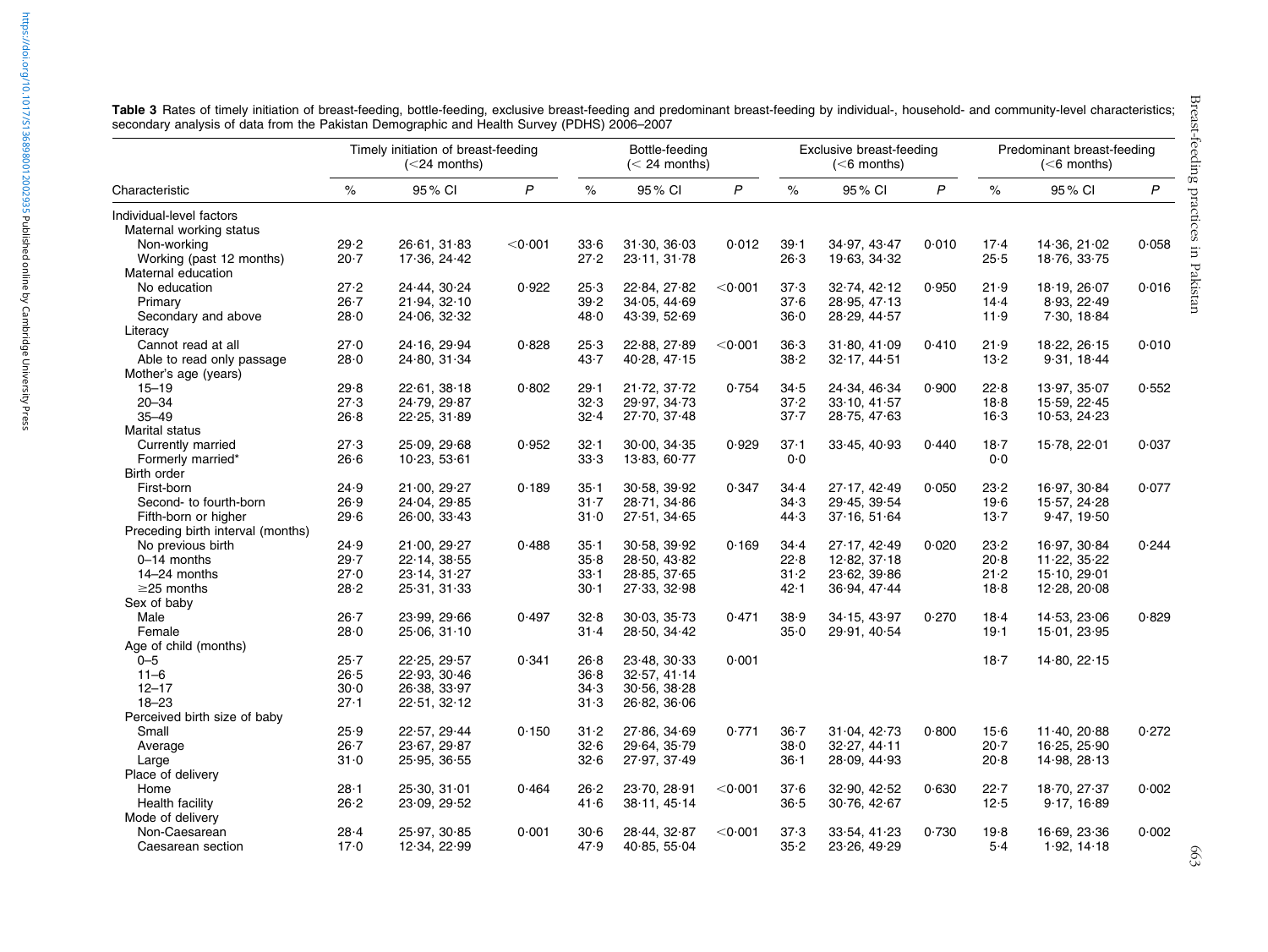#### Table 3 Continued

|                                | Timely initiation of breast-feeding<br>$(<$ 24 months) |              |         |          | Bottle-feeding<br>$(< 24$ months) |                   |          | Exclusive breast-feeding<br>$(6$ months) |       |          | Predominant breast-feeding<br>$(6$ months) |       |  |
|--------------------------------|--------------------------------------------------------|--------------|---------|----------|-----------------------------------|-------------------|----------|------------------------------------------|-------|----------|--------------------------------------------|-------|--|
| Characteristic                 | $\%$                                                   | 95% CI       | P       | $\%$     | 95% CI                            | P                 | $\%$     | 95% CI                                   | P     | $\%$     | 95% CI                                     | P     |  |
| Type of delivery assistance    |                                                        |              |         |          |                                   |                   |          |                                          |       |          |                                            |       |  |
| Health professional            | 26.5                                                   | 23.52, 29.76 | 0.745   | 40.4     | 36.77, 44.04                      | < 0.001           | 37.6     | 31.70, 43.93                             | 0.330 | 12.7     | 9.27, 17.19                                | 0.002 |  |
| Traditional birth attendant    | $28 - 1$                                               | 24.61, 31.97 |         | 30.5     | 27.17, 33.97                      |                   | 33.0     | 27.48.38.97                              |       | 25.5     | 20.27, 31.45                               |       |  |
| Other                          | 27.7                                                   | 23.92, 31.81 |         | $23 - 1$ | 19.76, 26.69                      |                   | 41.4     | 34.27, 48.83                             |       | 19.2     | 14.00, 25.83                               |       |  |
| Antenatal clinic visits        |                                                        |              |         |          |                                   |                   |          |                                          |       |          |                                            |       |  |
| None                           | $28 - 4$                                               | 24.86, 32.31 | 0.604   | 21.9     | 18.95, 25.24                      | < 0.001           | 40.4     | 34.34, 46.81                             | 0.270 | 21.8     | 16.65, 27.89                               | 0.249 |  |
| $1 - 3$                        | 27.4                                                   | 24.15, 30.81 |         | 29.4     | 26.39, 32.65                      |                   | 37.3     | 31.81.43.06                              |       | 19.0     | 14.56, 24.29                               |       |  |
| $\geq 4$                       | 25.9                                                   | 22.59, 29.60 |         | 46.2     | 42.39, 50.12                      |                   | 33.4     | 27.02, 40.37                             |       | $15 - 2$ | 10.85, 20.84                               |       |  |
| Timing of postnatal check-up   |                                                        |              |         |          |                                   |                   |          |                                          |       |          |                                            |       |  |
| Day 0-2                        | $26 - 1$                                               | 21.12, 31.66 | 0.860   | 37.2     | 31.11, 43.67                      | $<$ 0 $\cdot$ 001 | 41.8     | 31.50, 52.80                             | 0.790 | 13.0     | 7.59, 21.30                                | 0.023 |  |
| Day 3-6                        | 27.5                                                   | 23.55, 31.84 |         | 43.8     | 39.49, 48.20                      |                   | 33.8     | 26.77.41.70                              |       | 11.7     | 7.63, 17.60                                |       |  |
| Day 7 or later                 | 21.8                                                   | 12.61, 35.09 |         | $35 - 1$ | 23.82, 48.34                      |                   | 35.3     | 18.12, 57.27                             |       | $13-6$   | 4.92, 32.53                                |       |  |
| Missing/no check-ups           | 22.2                                                   | 7.195, 51.28 |         | 59.0     | 33.83, 80.22                      |                   | 30.4     | 6.75, 72.50                              |       | 32.2     | 5.23, 80.28                                |       |  |
| Household-level factors        |                                                        |              |         |          |                                   |                   |          |                                          |       |          |                                            |       |  |
| Household wealth index         |                                                        |              |         |          |                                   |                   |          |                                          |       |          |                                            |       |  |
| Poorest                        | $24 - 1$                                               | 19.80, 29.05 | 0.421   | 18.1     | 14.59, 22.25                      | $<$ 0 $\cdot$ 001 | 37.9     | 30.38, 46.07                             | 0.130 | 27.6     | 21.04, 35.24                               | 0.002 |  |
| Poorer                         | 26.9                                                   | 22.42, 31.98 |         | 27.4     | 23.60, 31.65                      |                   | 43.3     | 35.80, 51.02                             |       | 21.6     | 15.94, 28.48                               |       |  |
| Middle                         | 28.0                                                   | 23.77, 32.70 |         | $31 - 1$ | 26.86, 35.76                      |                   | 39.3     | 31.16, 48.09                             |       | 11.2     | 6.82, 17.70                                |       |  |
| Richer                         | $30 - 7$                                               | 25.96, 35.86 |         | 38.4     | 33.85, 43.20                      |                   | $34 - 4$ | 26.70, 43.09                             |       | 18.4     | 12.36, 26.53                               |       |  |
| Richest                        | 27.4                                                   | 22.49, 32.92 |         | 50.0     | 45.08, 55.00                      |                   | 28.5     | 21.27, 36.92                             |       | 12.6     | 7.774, 19.88                               |       |  |
| Community-level factors        |                                                        |              |         |          |                                   |                   |          |                                          |       |          |                                            |       |  |
| Residence                      |                                                        |              |         |          |                                   |                   |          |                                          |       |          |                                            |       |  |
| Urban                          | 26.9                                                   | 23.36, 30.78 | 0.807   | 40.5     | 36.61, 44.55                      | < 0.001           | $35 - 7$ | 29.13, 42.91                             | 0.640 | $13-4$   | 9.31, 18.89                                | 0.022 |  |
| Rural                          | 27.5                                                   | 24.70, 30.49 |         | 28.5     | 26.07, 31.10                      |                   | $37 - 7$ | 33.36, 42.27                             |       | $21 - 1$ | 17.47, 25.31                               |       |  |
| Geographical region (province) |                                                        |              |         |          |                                   |                   |          |                                          |       |          |                                            |       |  |
| Punjab                         | 29.0                                                   | 25.77, 32.38 | < 0.001 | 38.3     | 35.07, 41.59                      | < 0.001           | 32.5     | 27.55, 37.88                             | 0.001 | 19.7     | 15.46, 24.79                               | 0.827 |  |
| Sindh                          | 17.6                                                   | 14.43, 21.37 |         | 26.3     | 22.79, 30.11                      |                   | 37.2     | 30.59, 44.23                             |       | 17.5     | 13.09, 22.92                               |       |  |
| North West Frontier            | 34.2                                                   | 28.36, 40.47 |         | 22.5     | 18.13, 27.57                      |                   | 55.2     | 46.39, 63.72                             |       | $18 - 7$ | 12.51, 26.95                               |       |  |
| Balochistan                    | 38.8                                                   | 28.21, 50.47 |         | 19.0     | 14.36, 24.61                      |                   | 35.6     | 24.73, 48.14                             |       | 14.1     | 5.42, 32.05                                |       |  |

\*Divorced, separated and widowed.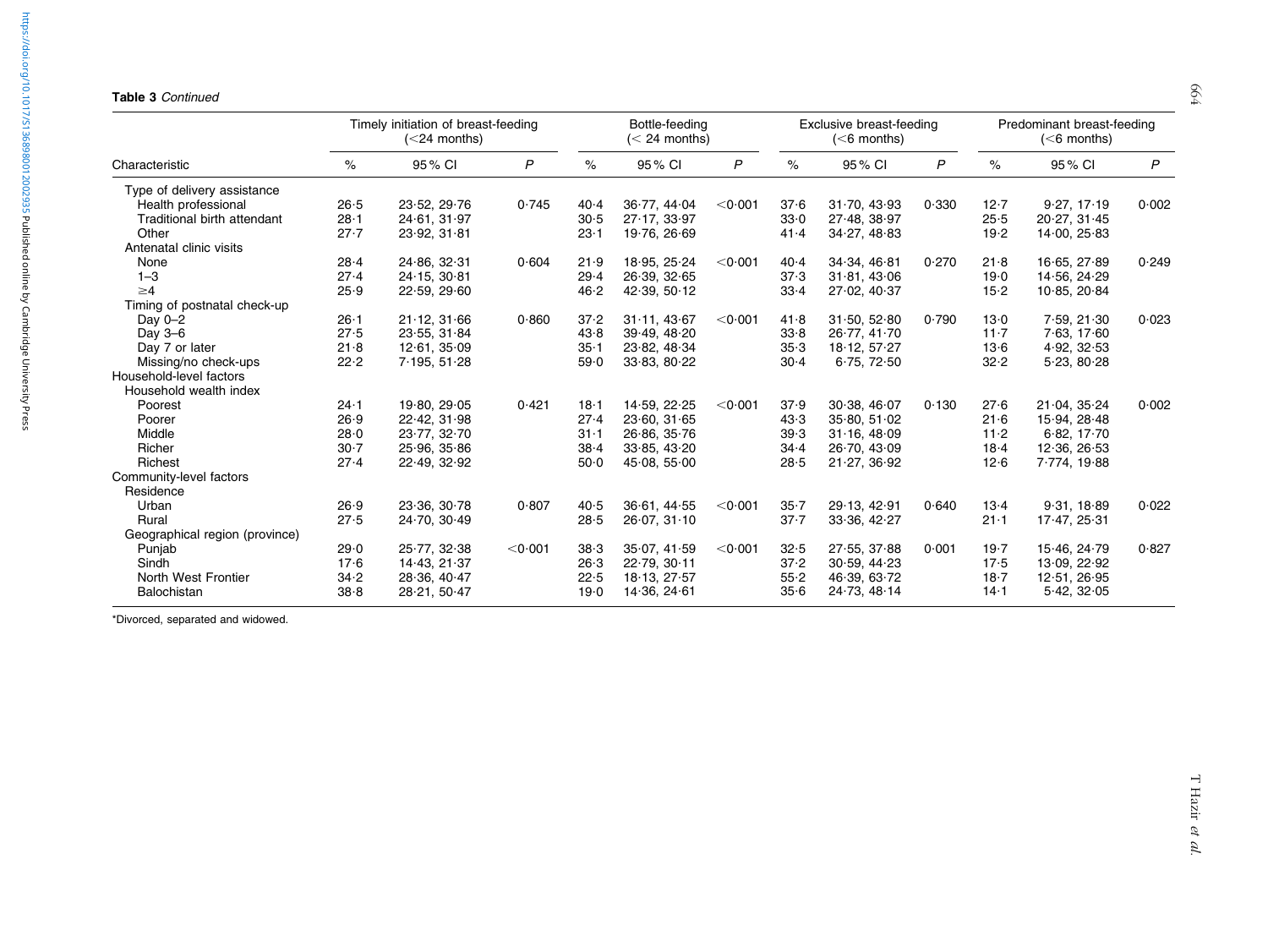#### Exclusive breast-feeding

EBF rates were significantly lower among working mothers  $(26.3\%, P=0.010)$ , mothers with a preceding birth interval of  $\leq$ 15 months (22 $\cdot$ 8%, P = 0 $\cdot$ 020) and mothers living in Punjab Province (32.5%,  $P = 0.001$ ; [Table 3\)](#page-4-0).

#### Bottle-feeding

The bottle-feeding rates were significantly higher among non-working women (33.6%,  $P = 0.012$ ) and those who were literate (43.7%,  $P < 0.001$ ), especially with secondary and higher education level (48.0%,  $P < 0.001$ ). Women who had four or more ANC visits  $(46.2\%, P < 0.001)$ , delivered at a health facility (41.6%,  $P < 0.001$ ), delivered by a health professional  $(40.4\%, P < 0.001)$ , who underwent a Caesarean section (47.9%,  $P < 0.001$ ) and who had no PNC (59.0%,  $P \le 0.001$ ) had significantly higher bottle-feeding rates. Infants aged  $6-11$  months  $(36.8\%$ .  $P = 0.001$ ), in the richest household wealth index quintile  $(50.0\%, P < 0.001)$ , of urban residence  $(40.5\%, P < 0.001)$ and residing in Punjab Province  $(38.3\%, P < 0.001)$  also had significantly higher bottle-feeding rates ([Table 3\)](#page-4-0).

## Predominant breast-feeding

PBF rates were significantly higher among mothers who had no education (21.9%,  $P = 0.016$ ) compared with those who had primary, secondary or higher education. PBF rates were also higher among women whose deliveries were assisted by traditional birth attendants  $(25.5\%, P=0.002)$ . Mothers from rural regions  $(21.1\%,$  $P = 0.022$ ) and those from the poorest households  $(27.6\%, P=0.002)$  reported significantly higher PBF rates [\(Table 3](#page-4-0)).

## Multivariate analyses

### No timely initiation of breast-feeding

Working mothers  $(AOR = 1.48, 95\% \text{ CI } 1.16, 1.87;$  $P = 0.001$ ), mothers who delivered by Caesarean section  $(AOR = 1.95, 95\% \text{ CI } 1.30, 2.90; P = 0.001)$  and those residing in Sindh Province (AOR =  $1.88$ , 95% CI  $1.40$ , 2.51;  $P < 0.001$ ) had higher odds for no timely initiation of breast-feeding [\(Table 4](#page-7-0)).

#### Bottle-feeding

The odds of an infant being bottle-fed was higher when the father's education was secondary or above  $(AOR = 1.41)$ , 95% CI 1.05, 1.89;  $P = 0.023$ ), with increasing age of the child (AOR = 1.02, 95% CI 1.01, 1.03;  $P = 0.006$ ) and for women who had four or more ANC visits  $(AOR = 1.93, ...)$ 95% CI 1.46, 2.55;  $P < 0.001$ ). Compared with mothers from the poorest households, those belonging to the richest households  $(AOR = 2.41, 95\% \text{ CI } 1.62, 3.58; P < 0.001)$ had higher odds of bottle-feeding their babies. Compared with Punjab Province, mothers who lived in other provinces were significantly less likely to bottle-feed their babies (all  $P < 0.001$ ; [Table 4\)](#page-7-0).

## Exclusive breast-feeding

Non-EBF was significantly more likely for working mothers  $(AOR = 1.76, 95\% \text{ CI } 1.13, 2.75; P = 0.013)$ , infants whose mothers belonged to the highest household wealth index quintile  $(AOR = 2.31, 95\% \text{ CI } 1.22,$ 4.36;  $P = 0.010$ ) and for mothers who lived in Punjab Province. As expected, increasing age of the infant was associated with significantly more non-EBF ( $AOR = 1.46$ , 95 % CI 1.32, 1.62;  $P < 0.001$ ). Mothers who were able to read a passage of text were less likely not to breast-feed their babies exclusively  $(AOR = 0.64, 95\% \text{ CI } 0.43, 0.96;$  $P = 0.029$ ) than mothers who were not able to read at all [\(Table 5\)](#page-9-0).

## Predominant breast-feeding

The practice of PBF was significantly less common in mothers who were literate  $(AOR = 0.58, 95\% \text{ CI } 0.35,$ 0.95;  $P = 0.033$ ). PBF had a higher odds ratio when the delivery was assisted by a traditional birth attendant  $(AOR = 1.96, 95\% \text{ CI } 1.18, 3.24; P = 0.009)$  as compared with a qualified health professional ([Table 5](#page-9-0)).

When compared with bottle-feeding (only children  $\leq 6$ months of age), working mothers were more significantly likely to predominantly breast-feed their babies  $(AOR =$ 2.26, 95% CI 1.22, 4.18;  $P = 0.009$ ). On the other hand, significantly lower rates of PBF were reported in mothers who were delivered at a health facility ( $AOR = 0.47$ , 95% CI 0.27, 0.82;  $P = 0.009$ ) and who delivered by Caesarean section (AOR = 0.19, 95% CI 0.06, 0.65;  $P = 0.008$ ).

## Discussion

Pakistan has the lowest EBF rate, highest bottle-feeding rate but almost similar PBF compared with other countries in South Asia that have similar socio-economic conditions, such as Sri Lanka<sup>[\(17](#page-12-0))</sup>, Bangladesh<sup>([18\)](#page-12-0)</sup>, India<sup>[\(19](#page-12-0))</sup> and Nepal $^{(20)}$  $^{(20)}$  $^{(20)}$ . These rates of EBF, PBF and bottle-feeding are unacceptable and need improvement if Pakistan is to achieve the goals set out by WHO for optimal infant feeding practices. The present secondary data analysis has identified a number of associations with poor feeding practices which have programmatic implications for child health programmes in Pakistan; the more important ones are examined in the discussion below.

The rates of bottle-feeding were significantly higher among women who belonged to higher socio-economic strata with higher levels of education, reflecting the fact that educational status does not necessarily mean greater awareness of the importance of EBF. This trend could have a trickledown effect as these women potentially are role models to which less privileged women aspire. Also of concern was that those women who had four or more ANC visits, who delivered by health-care professionals and who delivered at health-care facilities had much higher bottle-feeding rates. This shows that women who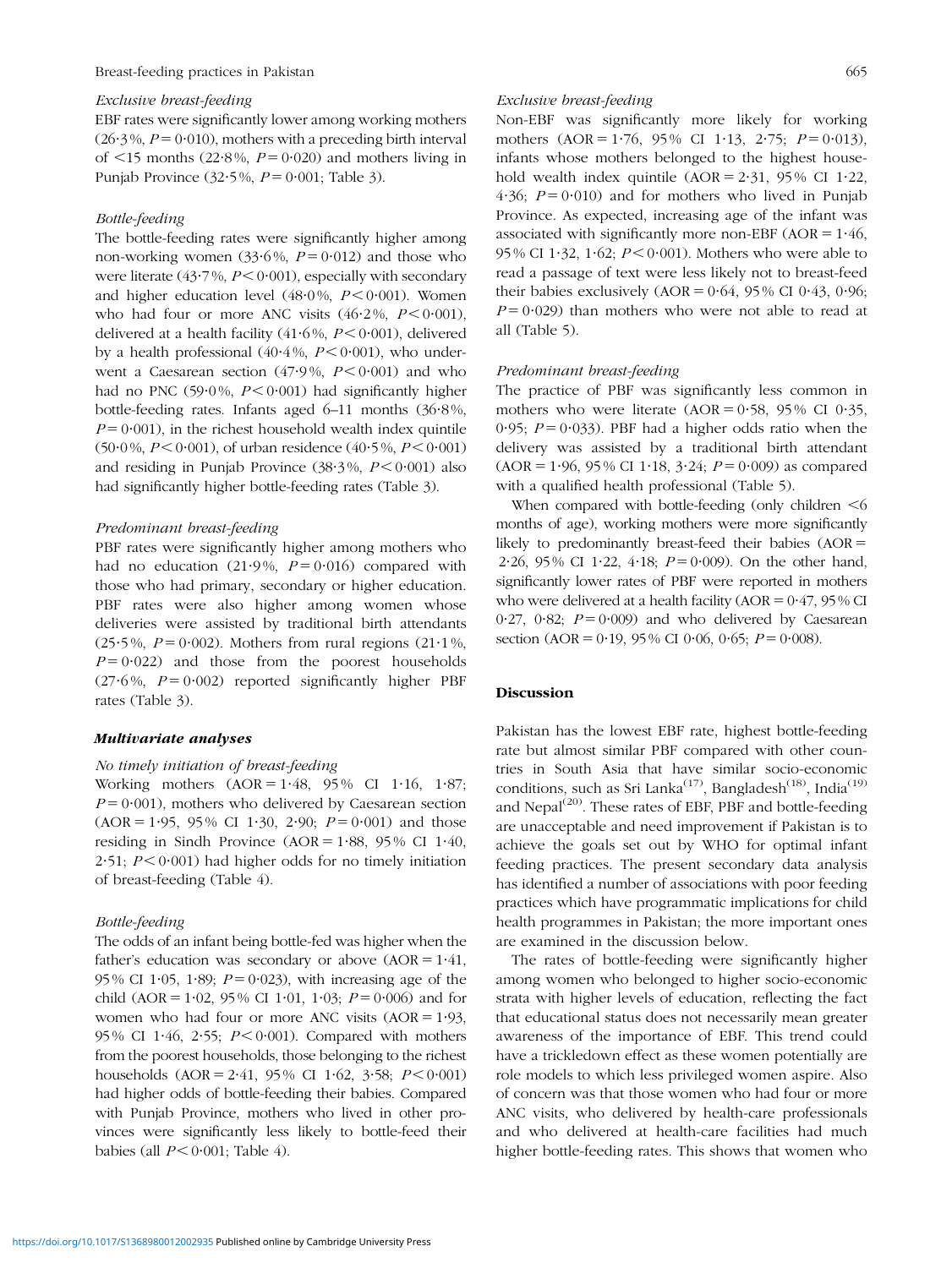|                              |      |            | No timely initiation of breast-feeding | $(<$ 24 months) |            |       | Bottle-feeding<br>$(< 24$ months) |            |                   |      |            |              |  |
|------------------------------|------|------------|----------------------------------------|-----------------|------------|-------|-----------------------------------|------------|-------------------|------|------------|--------------|--|
|                              |      | Unadjusted |                                        |                 | Adjusted   |       |                                   | Unadjusted |                   |      | Adjusted   |              |  |
| Characteristic               | OR   | 95% CI     | $\mathsf{P}$                           | OR              | 95% CI     | P     | <b>OR</b>                         | 95% CI     | $\mathsf{P}$      | OR   | 95% CI     | $\mathsf{P}$ |  |
| Individual-level factors     |      |            |                                        |                 |            |       |                                   |            |                   |      |            |              |  |
| Maternal working status      |      |            |                                        |                 |            |       |                                   |            |                   |      |            |              |  |
| Non-working                  | 1.00 |            |                                        | 1.00            |            |       | 1.00                              |            |                   |      |            |              |  |
| Working (past 12 months)     | 1.58 | 1.25, 1.99 | $<$ 0 $\cdot$ 001                      | 1.48            | 1.16, 1.87 | 0.001 | 0.74                              | 0.58, 0.93 | 0.011             |      |            |              |  |
| Marital status               |      |            |                                        |                 |            |       |                                   |            |                   |      |            |              |  |
| Currently married            | 1.00 |            |                                        |                 |            |       | 1.00                              |            |                   |      |            |              |  |
| Formerly married*            | 1.04 | 0.33, 3.27 | 0.952                                  |                 |            |       | 1.05                              | 0.34, 3.28 | 0.929             |      |            |              |  |
| Maternal education           |      |            |                                        |                 |            |       |                                   |            |                   |      |            |              |  |
| No education                 | 1.00 |            |                                        |                 |            |       | 1.00                              |            |                   |      |            |              |  |
| Primary                      | 1.03 | 0.77, 1.37 | 0.856                                  |                 |            |       | 1.91                              | 1.48, 2.47 | $<$ 0 $\cdot$ 001 |      |            |              |  |
| Secondary or above           | 0.96 | 0.75, 1.23 | 0.759                                  |                 |            |       | 2.74                              | 2.18, 3.44 | $<$ 0 $\cdot$ 001 |      |            |              |  |
| Literacy                     |      |            |                                        |                 |            |       |                                   |            |                   |      |            |              |  |
| Cannot read at all           | 1.00 |            |                                        |                 |            |       | 1.00                              |            |                   |      |            |              |  |
| Able to read only passage    | 0.95 | 0.77, 1.17 | 0.631                                  |                 |            |       | 2.29                              | 1.90, 2.77 | $<$ 0 $\cdot$ 001 |      |            |              |  |
| Partner's education          |      |            |                                        |                 |            |       |                                   |            |                   |      |            |              |  |
| No education                 | 1.00 |            |                                        |                 |            |       | 1.00                              |            |                   | 1.00 |            |              |  |
| Primary                      | 0.86 | 0.65, 1.13 | 0.266                                  |                 |            |       | 1.35                              | 1.02, 1.77 | 0.033             | 1.31 | 1.00.174   | 0.054        |  |
| Secondary or above           | 0.85 | 0.69, 1.04 | 0.120                                  |                 |            |       | 1.71                              | 1.38, 2.11 | $<$ 0 $\cdot$ 001 | 1.41 | 1.05, 1.89 | 0.023        |  |
| Mother's age (years)         |      |            |                                        |                 |            |       |                                   |            |                   |      |            |              |  |
| $15 - 19$                    | 1.00 |            |                                        |                 |            |       | 1.00                              |            |                   |      |            |              |  |
| $20 - 34$                    | 1.13 | 0.77, 1.67 | 0.455                                  |                 |            |       | 1.16                              | 0.78, 1.73 | 0.455             |      |            |              |  |
| $35 - 49$                    | 1.16 | 0.74, 1.81 | 0.514                                  |                 |            |       | 1.17                              | 0.75, 1.82 | 0.490             |      |            |              |  |
| Birth order                  |      |            |                                        |                 |            |       |                                   |            |                   |      |            |              |  |
| First-born                   | 1.00 |            |                                        |                 |            |       | 1.00                              |            |                   |      |            |              |  |
| Second- to fourth-born       | 0.90 | 0.71, 1.16 | 0.423                                  |                 |            |       | 0.86                              | 0.67, 1.11 | 0.238             |      |            |              |  |
| Fifth-born or higher         | 0.79 | 0.61, 1.03 | 0.077                                  |                 |            |       | 0.83                              | 0.64, 1.07 | 0.152             |      |            |              |  |
| Preceding birth interval     |      |            |                                        |                 |            |       |                                   |            |                   |      |            |              |  |
| No previous birth            | 1.00 |            |                                        |                 |            |       | 1.00                              |            |                   |      |            |              |  |
| 0-14 months                  | 0.79 | 0.50, 1.23 | 0.293                                  |                 |            |       | 1.03                              | 0.69, 1.53 | 0.882             |      |            |              |  |
| 14-24 months                 | 0.90 | 0.67, 1.20 | 0.461                                  |                 |            |       | 0.91                              | 0.69, 1.22 | 0.538             |      |            |              |  |
| $\geq$ 25 months             | 0.84 | 0.66, 1.07 | 0.163                                  |                 |            |       | 0.80                              | 0.62, 1.02 | 0.067             |      |            |              |  |
| Sex of baby                  |      |            |                                        |                 |            |       |                                   |            |                   |      |            |              |  |
| Male                         | 1.00 |            |                                        |                 |            |       | 1.00                              |            |                   |      |            |              |  |
| Female                       | 0.94 | 0.78, 1.13 | 0.497                                  |                 |            |       | 0.94                              | 0.78, 1.12 | 0.471             |      |            |              |  |
| Age of child (months)        | 0.99 | 0.98, 1.00 | 0.159                                  |                 |            |       | 1.02                              | 1.01, 1.03 | 0.005             | 1.02 | 1.01, 1.03 | 0.006        |  |
| Perceived birth size of baby |      |            |                                        |                 |            |       |                                   |            |                   |      |            |              |  |
| Average                      | 1.00 |            |                                        |                 |            |       | 1.00                              |            |                   |      |            |              |  |
| Large                        | 0.81 | 0.61, 1.07 | 0.143                                  |                 |            |       | 1.00                              | 0.78, 1.28 | 0.975             |      |            |              |  |
| Small                        | 1.04 | 0.83, 1.31 | 0.722                                  |                 |            |       | 0.93                              | 0.76, 1.15 | 0.518             |      |            |              |  |
| Place of delivery            |      |            |                                        |                 |            |       |                                   |            |                   |      |            |              |  |
| Home                         | 1.00 |            |                                        |                 |            |       | 1.00                              |            |                   |      |            |              |  |
| <b>Health facility</b>       | 1.10 | 0.90, 1.34 | 0.350                                  |                 |            |       | 2.00                              | 1.65, 2.44 | $<$ 0 $\cdot$ 001 |      |            |              |  |
|                              |      |            |                                        |                 |            |       |                                   |            |                   |      |            |              |  |

<span id="page-7-0"></span>Table 4 Survey logistic modelling for no timely initiation of breast-feeding and bottle-feeding (unadjusted and adjusted odds ratios); secondary analysis of data from the Pakistan Demographic and Health Survey (PDHS) 2006–2007 666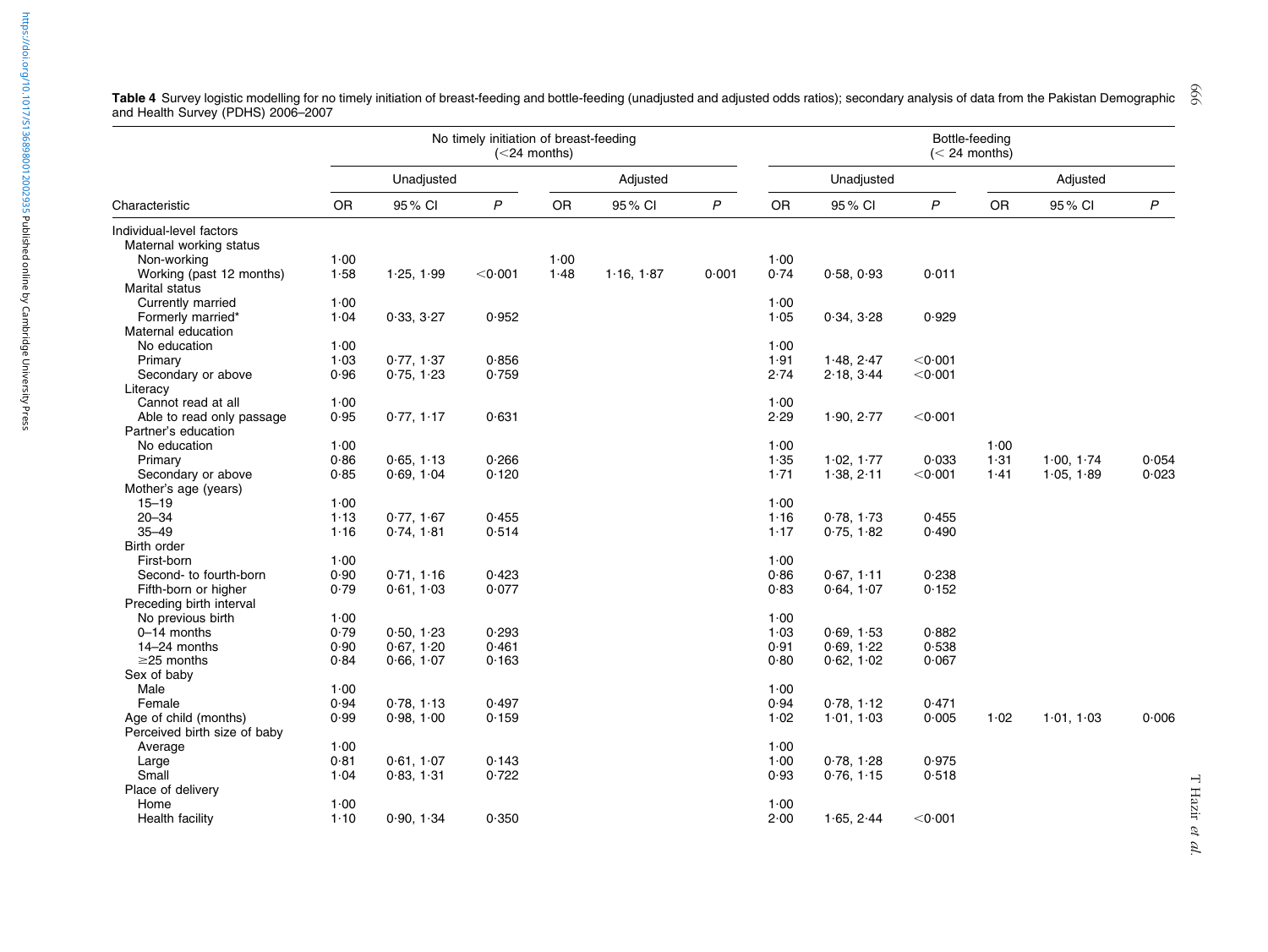## Table 4 Continued

https://doi.org/10.1017/S1368980012002935 Published online by Cambridge University Press <https://doi.org/10.1017/S1368980012002935>Published online by Cambridge University Press

|                                    |           |            | No timely initiation of breast-feeding | $(<$ 24 months) |            | Bottle-feeding<br>$(< 24$ months) |           |            |                   |           |            |                   |
|------------------------------------|-----------|------------|----------------------------------------|-----------------|------------|-----------------------------------|-----------|------------|-------------------|-----------|------------|-------------------|
|                                    |           | Unadjusted |                                        |                 | Adjusted   |                                   |           | Unadjusted |                   |           | Adjusted   |                   |
| Characteristic                     | <b>OR</b> | 95% CI     | $\mathsf{P}$                           | <b>OR</b>       | 95% CI     | $\mathsf{P}$                      | <b>OR</b> | 95% CI     | $\mathsf{P}$      | <b>OR</b> | 95% CI     | P                 |
| Mode of delivery                   |           |            |                                        |                 |            |                                   |           |            |                   |           |            |                   |
| Non-Caesarean                      | 1.00      |            |                                        | 1.00            |            |                                   | 1.00      |            |                   |           |            |                   |
| Caesarean section                  | 1.93      | 1.31, 2.84 | 0.001                                  | 1.95            | 1.30, 2.90 | 0.001                             | 2.08      | 1.54, 2.81 | < 0.001           |           |            |                   |
| Type of delivery assistance        |           |            |                                        |                 |            |                                   |           |            |                   |           |            |                   |
| Health professional                | 1.00      |            |                                        |                 |            |                                   | 1.00      |            |                   | 1.00      |            |                   |
| <b>Traditional birth attendant</b> | 0.92      | 0.73, 1.16 | 0.486                                  |                 |            |                                   | 0.65      | 0.52, 0.81 | $<$ 0 $\cdot$ 001 | 1.02      | 0.80, 1.31 | 0.863             |
| Other                              | 0.94      | 0.74, 1.20 | 0.629                                  |                 |            |                                   | 0.44      | 0.35, 0.56 | < 0.001           | 0.76      | 0.58, 0.99 | 0.039             |
| Antenatal clinic visits            |           |            |                                        |                 |            |                                   |           |            |                   |           |            |                   |
| None                               | 1.00      |            |                                        |                 |            |                                   | 1.00      |            |                   | 1.00      |            |                   |
| $1 - 3$                            | 1.06      | 0.85.1.32  | 0.632                                  |                 |            |                                   | 1.48      | 1.19.185   | $<$ 0 $\cdot$ 001 | 1.21      | 0.95.1.53  | 0.115             |
| $\geq 4$                           | 1.13      | 0.89, 1.45 | 0.308                                  |                 |            |                                   | 3.06      | 2.40, 3.90 | $<$ 0 $\cdot$ 001 | 1.93      | 1.46, 2.55 | < 0.001           |
| Timing of postnatal check-up       |           |            |                                        |                 |            |                                   |           |            |                   |           |            |                   |
| Immediate (hospital birth)         | 1.00      |            |                                        |                 |            |                                   | 1.00      |            |                   |           |            |                   |
| Day 0-2                            | 0.93      | 0.67, 1.28 | 0.654                                  |                 |            |                                   | 1.32      | 0.96, 1.81 | 0.091             |           |            |                   |
| Day 3-6                            | 1.26      | 0.62, 2.57 | 0.523                                  |                 |            |                                   | 0.91      | 0.50.167   | 0.771             |           |            |                   |
| Day 7 or later                     | 1.23      | 0.32, 4.71 | 0.759                                  |                 |            |                                   | 2.43      | 0.84, 7.04 | 0.101             |           |            |                   |
| Household-level factors            |           |            |                                        |                 |            |                                   |           |            |                   |           |            |                   |
| Household wealth index             |           |            |                                        |                 |            |                                   |           |            |                   |           |            |                   |
| Poorest                            | 1.00      |            |                                        |                 |            |                                   | 1.00      |            |                   | 1.00      |            |                   |
| Poorer                             | 0.86      | 0.62, 1.21 | 0.386                                  |                 |            |                                   | 1.71      | 1.25, 2.35 | 0.001             | 1.65      | 1.20, 2.28 | 0.002             |
| Middle                             | 0.82      | 0.59, 1.13 | 0.218                                  |                 |            |                                   | 2.04      | 1.47, 2.84 | < 0.001           | 1.55      | 1.09, 2.22 | 0.015             |
| Richer                             | 0.72      | 0.51, 1.01 | 0.057                                  |                 |            |                                   | 2.82      | 2.05, 3.88 | $<$ 0 $\cdot$ 001 | 1.78      | 1.26, 2.51 | 0.001             |
| Richest                            | 0.84      | 0.58, 1.22 | 0.359                                  |                 |            |                                   | 4.53      | 3.26, 6.30 | $<$ 0 $\cdot$ 001 | 2.41      | 1.62, 3.58 | $<$ 0 $\cdot$ 001 |
| Community-level factors            |           |            |                                        |                 |            |                                   |           |            |                   |           |            |                   |
| Residence                          |           |            |                                        |                 |            |                                   |           |            |                   |           |            |                   |
| Rural                              | 1.00      |            |                                        |                 |            |                                   | 1.00      |            |                   |           |            |                   |
| Urban                              | 1.03      | 0.81, 1.31 | 0.807                                  |                 |            |                                   | 1.71      | 1.39, 2.10 | $<$ 0 $\cdot$ 001 |           |            |                   |
| Geographical region (province)     |           |            |                                        |                 |            |                                   |           |            |                   |           |            |                   |
| Punjab                             | 1.00      |            |                                        | 1.00            |            |                                   | 1.00      |            |                   | 1.00      |            |                   |
| Sindh                              | 1.91      | 1.43, 2.54 | < 0.001                                | 1.88            | 1.40, 2.51 | < 0.001                           | 0.58      | 0.46.0.73  | $<$ 0 $\cdot$ 001 | 0.60      | 0.48, 0.76 | < 0.001           |
| North West Frontier                | 0.79      | 0.57, 1.08 | 0.133                                  | 0.86            | 0.62, 1.18 | 0.347                             | 0.47      | 0.35, 0.63 | $<$ 0 $\cdot$ 001 | 0.55      | 0.40, 0.75 | $<$ 0 $\cdot$ 001 |
| Balochistan                        | 0.64      | 0.39, 1.07 | 0.087                                  | 0.68            | 0.41, 1.14 | 0.143                             | 0.38      | 0.26, 0.54 | $<$ 0 $\cdot$ 001 | 0.47      | 0.31, 0.71 | $<$ 0 $\cdot$ 001 |

\*Divorced, separated and widowed.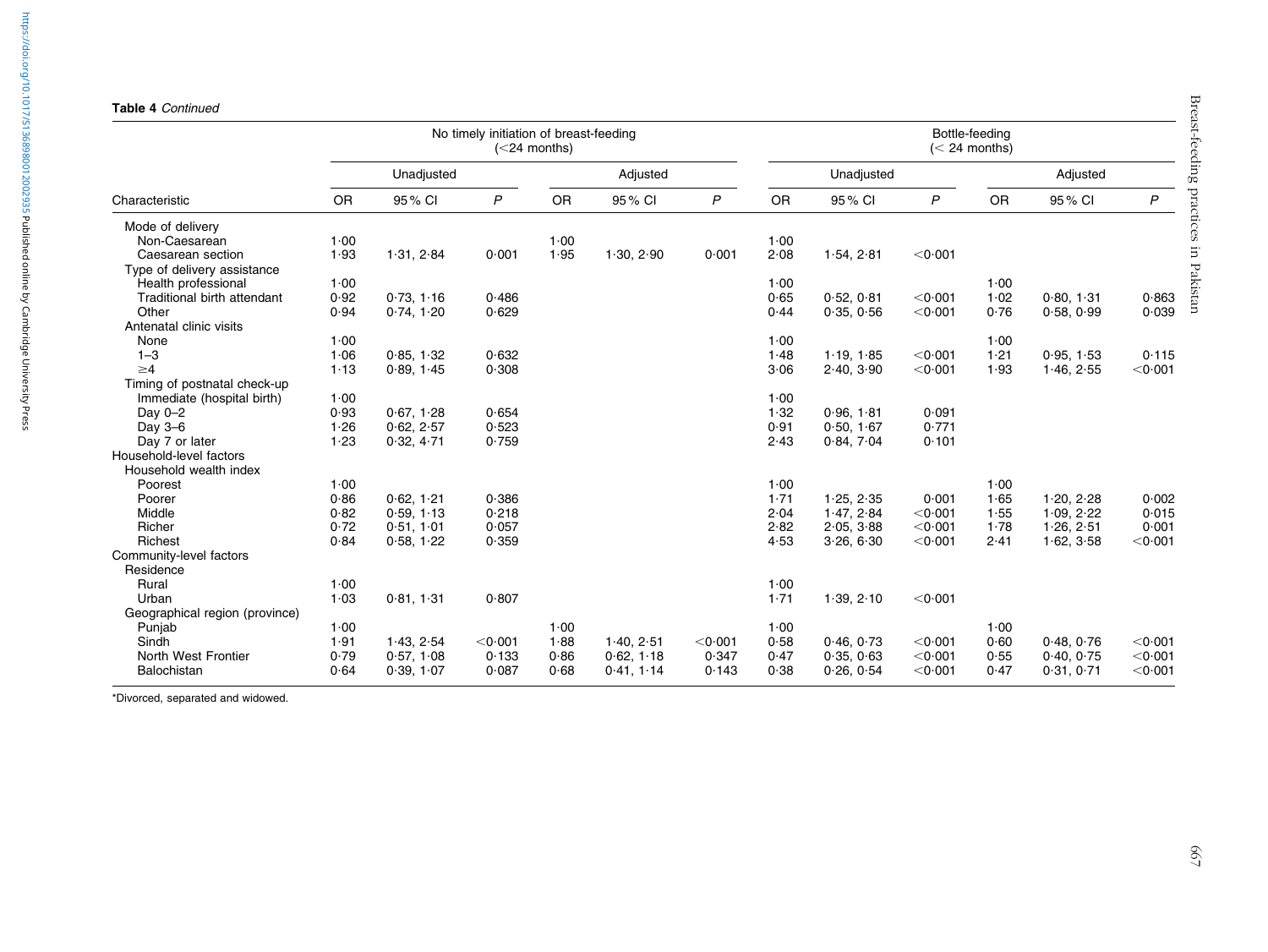|                              |           |            | Not exclusively breast-feeding (<6 months) |           |            | Predominant breast-feeding $(<$ 6 months)* |           |            |                   |           |            |                  |
|------------------------------|-----------|------------|--------------------------------------------|-----------|------------|--------------------------------------------|-----------|------------|-------------------|-----------|------------|------------------|
|                              |           | Unadjusted |                                            |           | Adjusted   |                                            |           | Unadjusted |                   |           | Adjusted   |                  |
| Characteristic               | <b>OR</b> | 95% CI     | $\mathsf{P}$                               | <b>OR</b> | 95% CI     | $\mathsf{P}$                               | <b>OR</b> | 95% CI     | $\mathsf{P}$      | <b>OR</b> | 95% CI     | $\boldsymbol{P}$ |
| Individual-level factors     |           |            |                                            |           |            |                                            |           |            |                   |           |            |                  |
| Maternal working status      |           |            |                                            |           |            |                                            |           |            |                   |           |            |                  |
| Non-working                  | 1.00      |            |                                            | 1.00      |            |                                            | 1.00      |            |                   |           |            |                  |
| Working (past 12 months)     | 1.80      | 1.18, 2.75 | 0.006                                      | 1.76      | 1.13, 2.57 | 0.013                                      | 2.17      | 1.27, 3.71 | 0.004             |           |            |                  |
| Marital status               |           |            |                                            |           |            |                                            |           |            |                   |           |            |                  |
| Currently married            |           |            |                                            |           |            |                                            |           |            |                   |           |            |                  |
| Formerly marriedt            |           |            |                                            |           |            |                                            |           |            |                   |           |            |                  |
| Maternal education           |           |            |                                            |           |            |                                            |           |            |                   |           |            |                  |
| No education                 | 1.00      |            |                                            |           |            |                                            | 1.00      |            |                   |           |            |                  |
| Primary                      | 1.47      | 0.92, 2.34 | 0.109                                      |           |            |                                            | 0.65      | 0.34, 1.22 | 0.187             |           |            |                  |
| Secondary or above           | 1.29      | 0.91, 1.83 | 0.152                                      |           |            |                                            | 0.56      | 0.30, 1.04 | 0.068             |           |            |                  |
| Literacy                     |           |            |                                            |           |            |                                            |           |            |                   |           |            |                  |
| Cannot read at all           | 1.00      |            |                                            | 1.00      |            |                                            | 1.00      |            |                   | 1.00      |            |                  |
| Able to read only passage    | 0.92      | 0.67, 1.28 | 0.638                                      | 0.64      | 0.43, 0.96 | 0.029                                      | 0.57      | 0.35, 0.92 | 0.024             | 0.58      | 0.35, 0.95 | 0.033            |
| Partner's education          |           |            |                                            |           |            |                                            |           |            |                   |           |            |                  |
| No education                 | 1.00      |            |                                            |           |            |                                            | 1.00      |            |                   |           |            |                  |
| Primary                      | 0.99      | 0.64, 1.53 | 0.955                                      |           |            |                                            | 1.58      | 0.87, 2.86 | 0.125             |           |            |                  |
| Secondary or above           | 1.06      | 0.70, 1.59 | 0.789                                      |           |            |                                            | 1.04      | 0.65, 1.64 | 0.862             |           |            |                  |
| Mother's age (years)         |           |            |                                            |           |            |                                            |           |            |                   |           |            |                  |
| $15 - 19$                    | 1.00      |            |                                            |           |            |                                            | 1.00      |            |                   |           |            |                  |
| $20 - 34$                    | 0.89      | 0.53, 1.50 | 0.658                                      |           |            |                                            | 0.76      | 0.38, 1.49 | 0.427             |           |            |                  |
| $35 - 49$                    | 0.87      | 0.46, 1.66 | 0.674                                      |           |            |                                            | 0.65      | 0.27, 1.53 | 0.326             |           |            |                  |
| Birth order                  |           |            |                                            |           |            |                                            |           |            |                   |           |            |                  |
|                              | 1.00      |            |                                            |           |            |                                            | 1.00      |            |                   |           |            |                  |
| First-born                   |           |            |                                            |           |            |                                            |           |            |                   |           |            |                  |
| Second- to fourth-born       | $1 - 00$  | 0.67, 1.51 | 0.983                                      |           |            |                                            | 0.84      | 0.50, 1.41 | 0.524             |           |            |                  |
| Fifth-born or higher         | 0.66      | 0.42, 1.04 | 0.070                                      |           |            |                                            | 0.46      | 0.24, 0.85 | 0.013             |           |            |                  |
| Preceding birth interval     |           |            |                                            |           |            |                                            |           |            |                   |           |            |                  |
| No previous birth            | 1.00      |            |                                            |           |            |                                            | 1.00      |            |                   |           |            |                  |
| 0-14 months                  | 1.78      | 0.85, 3.73 | 0.127                                      |           |            |                                            | 1.35      | 0.53, 3.42 | 0.522             |           |            |                  |
| 14-24 months                 | 1.16      | 0.69, 1.94 | 0.572                                      |           |            |                                            | 1.01      | 0.53, 1.91 | 0.973             |           |            |                  |
| $\geq$ 25 months             | 0.72      | 0.48, 1.08 | 0.116                                      |           |            |                                            | 0.55      | 0.33, 0.93 | 0.028             |           |            |                  |
| Sex of baby                  |           |            |                                            |           |            |                                            |           |            |                   |           |            |                  |
| Male                         | 1.00      |            |                                            |           |            |                                            | 1.00      |            |                   |           |            |                  |
| Female                       | 1.18      | 0.87, 1.60 | 0.276                                      |           |            |                                            | 1.15      | 0.74, 1.78 | 0.524             |           |            |                  |
| Age of child (months)        | 1.42      | 1.29, 1.57 | $<$ 0 $\cdot$ 001                          | 1.46      | 1.32, 1.62 | < 0.001                                    | 1.42      | 1.24, 1.63 | $<$ 0 $\cdot$ 001 |           |            |                  |
| Perceived birth size of baby |           |            |                                            |           |            |                                            |           |            |                   |           |            |                  |
| Average                      | 1.00      |            |                                            |           |            |                                            | 1.00      |            |                   |           |            |                  |
| Large                        | 1.09      | 0.70, 1.69 | 0.713                                      |           |            |                                            | 1.28      | 0.77, 2.13 | 0.339             |           |            |                  |
| Small                        | 1.06      | 0.74, 1.52 | 0.758                                      |           |            |                                            | 0.35      | 0.74, 2.46 | 0.314             |           |            |                  |
| Place of delivery            |           |            |                                            |           |            |                                            |           |            |                   |           |            |                  |
| Home                         | 1.00      |            |                                            |           |            |                                            | 1.00      |            |                   |           |            |                  |
| Health facility              | 1.05      | 0.75, 1.46 | 0.784                                      |           |            |                                            | 0.56      | 0.35, 0.90 | 0.019             |           |            |                  |
| Mode of delivery             |           |            |                                            |           |            |                                            |           |            |                   |           |            |                  |
| Non-Caesarean                | 1.00      |            |                                            |           |            |                                            | 1.00      |            |                   |           |            |                  |
| Caesarean section            | 1.10      | 0.60, 1.99 | 0.763                                      |           |            |                                            | 0.28      | 0.08, 0.94 | 0.039             |           |            |                  |
|                              |           |            |                                            |           |            |                                            |           |            |                   |           |            |                  |

<span id="page-9-0"></span>Table 5 Survey logistic modelling for not exclusively breast-feeding and predominant breast-feeding (unadjusted and adjusted odds ratios); secondary analysis of data from the Pakistan Demographic and Health Survey (PDHS) 2006–2007 668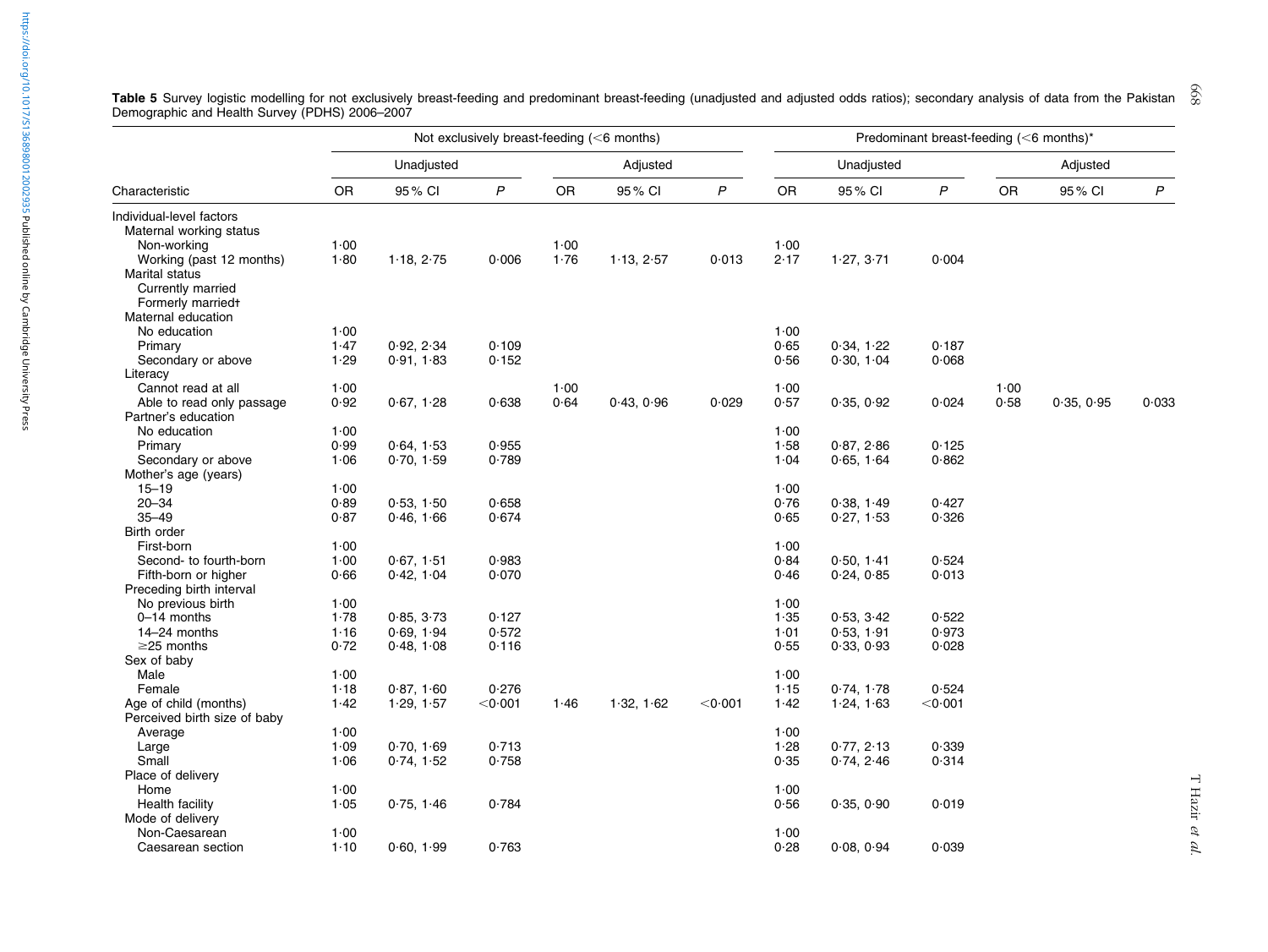|                                |            |            | Not exclusively breast-feeding $(<$ 6 months) |           |            | Predominant breast-feeding (<6 months)* |           |            |              |           |            |       |
|--------------------------------|------------|------------|-----------------------------------------------|-----------|------------|-----------------------------------------|-----------|------------|--------------|-----------|------------|-------|
|                                | Unadjusted |            |                                               |           | Adjusted   |                                         |           | Unadjusted |              |           | Adjusted   |       |
| Characteristic                 | <b>OR</b>  | 95% CI     | $\mathsf{P}$                                  | <b>OR</b> | 95% CI     | $\overline{P}$                          | <b>OR</b> | 95% CI     | $\mathsf{P}$ | <b>OR</b> | 95 % CI    | P     |
| Type of delivery assistance    |            |            |                                               |           |            |                                         |           |            |              |           |            |       |
| Health professional            | 1.00       |            |                                               |           |            |                                         | 1.00      |            |              | 1.00      |            |       |
| Traditional birth attendant    | 1.23       | 0.85, 1.78 | 0.282                                         |           |            |                                         | 2.28      | 1.39.3.74  | 0.001        | 1.96      | 1.18.324   | 0.009 |
| Other                          | 0.86       | 0.58, 1.26 | 0.429                                         |           |            |                                         | 1.37      | 0.79, 2.38 | 0.255        | 1.33      | 0.75, 2.34 | 0.324 |
| Antenatal clinic visits        |            |            |                                               |           |            |                                         |           |            |              |           |            |       |
| None                           | 1.00       |            |                                               |           |            |                                         | 1.00      |            |              |           |            |       |
| $1 - 3$                        | 1.14       | 0.82, 1.60 | 0.434                                         |           |            |                                         | 0.94      | 0.58, 1.51 | 0.814        |           |            |       |
| $\geq 4$                       | 1.36       | 0.92, 2.00 | 0.128                                         |           |            |                                         | 0.84      | 0.48, 1.47 | 0.556        |           |            |       |
| Timing of postnatal check-up   |            |            |                                               |           |            |                                         |           |            |              |           |            |       |
| Immediate (hospital birth)     | 1.00       |            |                                               |           |            |                                         | 1.00      |            |              |           |            |       |
| Day $0-2$                      | 1.40       | 0.80, 2.45 | 0.235                                         |           |            |                                         | 1.11      | 0.49, 2.50 | 0.791        |           |            |       |
| Days 3-6                       | 1.32       | 0.50, 3.50 | 0.580                                         |           |            |                                         | 1.24      | 0.31.4.90  | 0.752        |           |            |       |
| Day 7 or later                 | 1.64       | 0.26, 9.53 | 0.600                                         |           |            |                                         | 3.40      | 0.26, 43.6 | 0.344        |           |            |       |
| Household-level factors        |            |            |                                               |           |            |                                         |           |            |              |           |            |       |
| Household wealth index         |            |            |                                               |           |            |                                         |           |            |              |           |            |       |
| Poorest                        | 1.00       |            |                                               | 1.00      |            |                                         | 1.00      |            |              |           |            |       |
| Poorer                         | 0.80       | 0.51, 1.26 | 0.336                                         | 0.98      | 0.61, 1.58 | 0.943                                   | 0.68      | 0.39, 1.18 | 0.175        |           |            |       |
| Middle                         | 0.94       | 0.57, 1.55 | 0.817                                         | 1.07      | 0.62, 1.86 | 0.803                                   | 0.38      | 0.19, 0.77 | 0.007        |           |            |       |
| Richer                         | 1.16       | 0.71, 1.91 | 0.550                                         | 1.69      | 0.95, 3.00 | 0.072                                   | 0.73      | 0.38, 1.38 | 1.389        |           |            |       |
| Richest                        | 1.54       | 0.92, 2.56 | 0.101                                         | 2.31      | 1.22, 4.36 | 0.010                                   | 0.61      | 0.29, 1.24 | 1.246        |           |            |       |
| Community-level factors        |            |            |                                               |           |            |                                         |           |            |              |           |            |       |
| Residence                      |            |            |                                               |           |            |                                         |           |            |              |           |            |       |
| Rural                          | 1.00       |            |                                               |           |            |                                         | 1.00      |            |              |           |            |       |
| Urban                          | 1.09       | 0.76, 1.56 | 0.640                                         |           |            |                                         | 1.49      | 0.88, 2.52 | 0.133        |           |            |       |
| Geographical region (province) |            |            |                                               |           |            |                                         |           |            |              |           |            |       |
| Punjab                         | 1.00       |            |                                               | 1.00      |            |                                         | 1.00      |            |              | 1.00      |            |       |
| Sindh                          | 0.81       | 0.56, 1.19 | 0.285                                         | 0.77      | 0.51, 1.16 | 0.204                                   | 0.77      | 0.46, 1.28 | 0.324        | 0.78      | 0.47, 1.28 | 0.331 |
| North West Frontier            | 0.39       | 0.26, 0.60 | $<$ 0 $\cdot$ 001                             | 0.37      | 0.23, 0.59 | < 0.001                                 | 0.55      | 0.30, 1.01 | 0.055        | 0.54      | 0.29, 1.00 | 0.052 |
| Balochistan                    | 0.87       | 0.49, 1.54 | 0.637                                         | 0.69      | 0.37, 1.28 | 0.240                                   | 0.65      | 0.20, 2.12 | 0.480        | 0.58      | 0.17, 1.96 | 0.384 |
|                                |            |            |                                               |           |            |                                         |           |            |              |           |            |       |

https://doi.org/10.1017/S1368980012002935 Published online by Cambridge University Press <https://doi.org/10.1017/S1368980012002935>Published online by Cambridge University Press

\*Logistic model based on proportions of predominant (<sup>n</sup> 179) and exclusive breast-feeding (<sup>n</sup> 354). -Divorced, separated and widowed.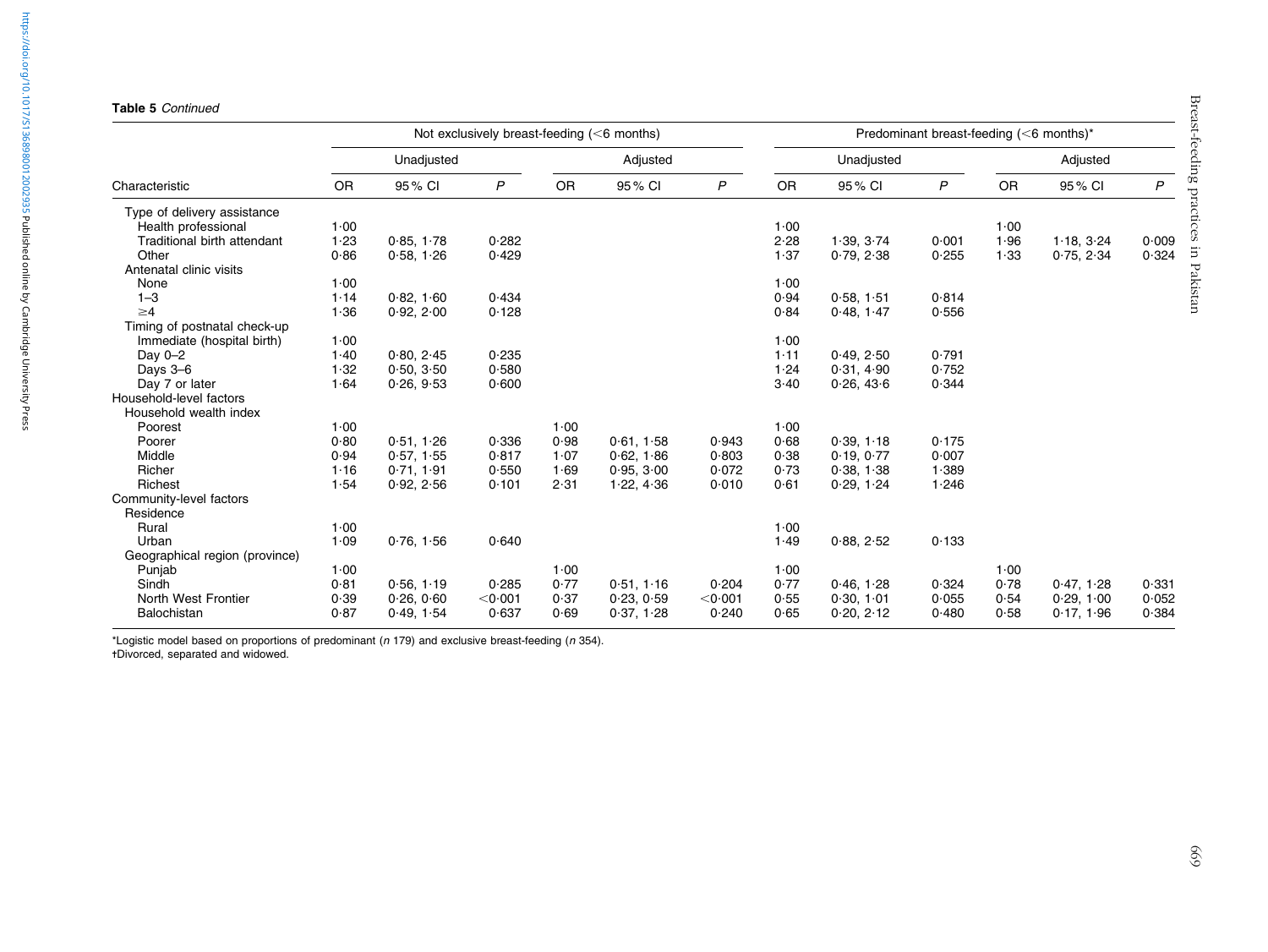had better contact with the health-care delivery system were less likely to practise EBF. This trend was seen in Nepal too, where increased antenatal visits had a negative effect on EBF; while in India more ANC visits had a positive effect on  $EBF^{(21,22)}$  $EBF^{(21,22)}$  $EBF^{(21,22)}$ . In India women who were delivered at a health-care facility had a lower EBF rate whereas in Sri Lanka increased postnatal contacts with the health system improved the EBF rate<sup> $(22,23)$  $(22,23)$ </sup>. The trend in Pakistan could be due to a lack of training of health-care workers in breast-feeding counselling.

Unfortunately, the attractive marketing strategies of manufacturers of formula milk as substitutes of mother's milk are not in line with the Legislation Ordinance on Breastfeeding issued by Government of Pakistan in  $2002^{(24)}$  $2002^{(24)}$  $2002^{(24)}$ ; this was also shown in a study from Karachi where the majority  $(P < 0.0001)$  of doctors supported the idea of receiving gifts, promotional material and donations from the formula milk/feeding bottle manufacturers<sup>[\(25\)](#page-13-0)</sup>. According to the study in Karachi more than 95% of mothers considered that breast milk was the best food for their infant, but the practices of urban mothers were quite contradictory to this statement showing a gap between knowledge and practices. According to WHO, Iran was the first among Eastern Mediterranean countries to approve the WHO's international code of marketing on breast milk substitutes, adopt it as national law and implement all aspects of the code<sup> $(26)$  $(26)$ </sup>, which explains the higher EBF and lower bottle-feeding rates in Iran compared with Pakistan. There is need to develop and implement guidelines for all levels of health-care workers on how to counsel mothers about the importance of EBF. The undergraduate medical syllabus in Pakistan needs revision and should include an essential standardized infant and young child feeding (IYCF) training package. It is important to revive the Baby Friendly Hospital Initiative (BFHI) to ensure that all children born in hospitals are put to the breast within the first hour of delivery, the rate of which is low  $(27.3%)$  in Pakistan. All staff providing mother and child health services must also receive training in counselling about young infant feeding and nutrition. A system of close monitoring and evaluation should be put in place for the continuing accreditation of health facilities offering obstetric and child health services. This should also include the institutions operating in the private health sector. Furthermore, EBF rates in Pakistan could also be increased through community health workers (lady health workers)<sup>([27\)](#page-13-0)</sup> by providing counselling to women during antenatal, natal and postnatal home visits, as the majority of deliveries in Pakistan take place at home. A clinical trial has demonstrated a positive effect of home visiting by registered midwives on improving EBF rate<sup>([28](#page-13-0))</sup>.

Achieving increased frequency of EBF requires behaviour change in mothers and other members of the family who influence decision making. Accomplishing behaviour change could be a formidable target, as multiple behaviour changes might be required in mothers who are

bottle-feeding or non-EBF. On the other hand, a single behaviour change which aims at convincing 'at risk' women not to give water and other non-nutritious liquids may be a feasible achievement. Demographic and Health Survey data from Pakistan show that the profile of mothers who predominantly breast-feed and those who non-exclusively breast-feed are similar, as both are being practised more by illiterate mothers. This finding has programmatic implications. Since the target population for a behaviour change campaign is same it might be easier to develop public health messages which effectively highlight the disadvantages of giving water and waterbased liquids before 6 months of age. This would have the potential of significantly increasing the rate of EBF with its attendant benefits. Such changes have been achieved by programmes in Cambodia<sup>[\(29](#page-13-0),[30\)](#page-13-0)</sup> where the EBF rates were increased from 11% to 60% in five years by targeting mothers practising PBF. Similar programmes in Zambia and Ghana have also produced positive changes in the behaviour of mothers, thereby increasing EBF rates $(31)$ .

Another factor having an adverse association with EBF was urban residence as these women were more likely to bottle-feed their babies, a finding which is similar to Sri Lanka[\(23\)](#page-13-0). In Bangladesh urban mothers did not initiate timely breast-feeding for their infants<sup>([32\)](#page-13-0)</sup>. This paradox could be utilized to the advantage of breast-feeding advocacy programmes, since urban mothers have a much better access to various sources of information that can be used to create awareness regarding the benefits of breast-feeding.

The present secondary analysis also highlighted significantly lower rates of EBF among working mothers. The current legislation in Pakistan for maternity leave and infrastructure to facilitate working women in breastfeeding is not supportive of EBF practices<sup> $(24)$  $(24)$ </sup>. Most workplaces neither have space nor any system of support in place for mothers who want to breast-feed at their place of work. Studies from Iran show that giving a 1 h break daily to mothers for breast-feeding and also facilitating them in the practice have increased the EBF rates<sup> $(33)$  $(33)$ </sup>. National paediatric associations and other similar organizations have an important role as pressure groups to influence parliamentarians to legislate for breast-feeding friendly policies in workplaces. Efforts must be made to ensure there is a breast-feeding friendly environment in both public and private sector workplaces.

The large geographic variation in EBF, with low rates in Punjab Province and high rates in North West Frontier Province, may need further study as the current analysis did not allow us to explore the behavioural, environmental and social factors affecting mothers' decisions regarding infant feeding practices. Some common factors such as changing lifestyles, aggressive promotion of formula milk, a general unawareness of the importance of breast-feeding and perceived insufficiency of milk could play important roles in contributing towards suboptimal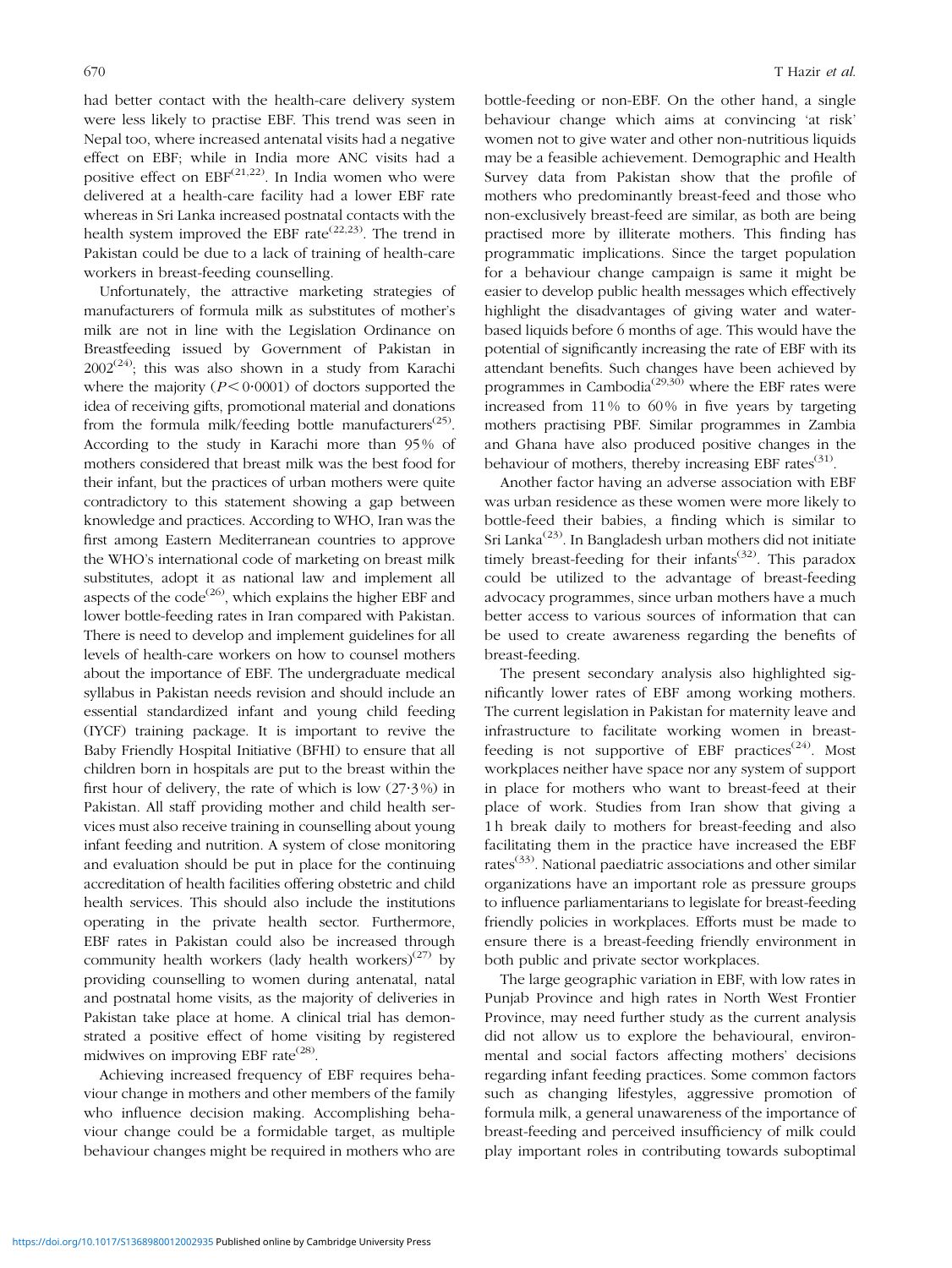<span id="page-12-0"></span>feeding practices. In women delivered through Caesarean section there is a perceived insufficiency of milk contributing towards high bottle-feeding rate, which is a common finding in India, Nepal, Sri Lanka and China where it was the main reason for delayed contact<sup>[\(21,34](#page-13-0)–[36\)](#page-13-0)</sup>. This perceived insufficiency was also found to be the most common cause for discontinuing breast-feeding of children in Australia<sup>[\(37](#page-13-0))</sup>.

The main strengths of our study are the nationally representative sample, the comprehensive data on standard infant feeding indicators and the appropriate adjustments for sampling design made in the analysis. However, the major limitation is the 24h recall method used for estimating EBF rates in the current survey. Although this method is recommended by WHO, there is a concern that it considerably overestimates EBF rates as it excludes children who were given liquids and foods at infrequent intervals<sup> $(38-43)$ </sup>. In Sri Lanka the EBF rate was reported as  $77.4\%$  by using '24h recall' and as  $49.1\%$  by another method of 'recall since birth'<sup>[\(44](#page-13-0))</sup>. Therefore, it is quite possible that the EBF rates in Pakistan might be even lower than the levels estimated in the current analysis.

## **Conclusions**

The EBF rates in Pakistan are the lowest and the bottlefeeding rates are the highest in South Asia. This should be considered as a wakeup call for child health programmes to focus more on improved infant feeding practices, especially EBF. There is an urgent need to involve all national programmes delivering child health interventions at all levels of health-care infrastructure. There should be enhanced training of health-care providers in infant and young child nutritional counselling. There is a need for breast-feeding friendly laws and their effective implementation to improve the rates of EBF in Pakistan. The advocacy campaigns should focus on all women of childbearing age at all levels of society, with special emphasis on educated, working women from upper socio-economic strata.

## Acknowledgements

The study was supported by AusAID through the Public Sector Linkages Program. No author has any conflict of interest on the content of this manuscript. T.H., Y.B.N., N.K. and S.A. designed the study, obtained data sets, guided analysis and wrote the manuscript. T.H., Y.B.N., N.K., D.-S.A. and A.M.K. obtained the literature, checked results and reviewed and revised the manuscript. K.E.A. wrote the results section and interpreted results. K.E.A. and S.A. converted data files, conducted statistical analyses and compiled the results tables. M.J.D. conceptualized the research question, designed and guided the analysis and edited the manuscript. The National Institute of Population Studies of Pakistan carried out the PDHS 2006–2007 for the Health Sector Development Project of the Ministry of Health. A fellowship sponsored by the Australian Leadership Awards (ALA) scheme and a workshop funded by the Public Sector Linkages Program (PSLP) of the AusAID facilitated the data analysis and writing. Dr Upal Senarath, Principal Investigator SAIFRN Sri Lanka Chapter, provided the technical support.

## References

- 1. Dewey K, Heinig MJ & Nommsen-Rivers L (1995) Differences in morbidity between breast-fed and formulafed infants. J Pediatr 126, 696–702.
- 2. Leung A & Sauve R (2005) Breast is best for babies. J Natl Med Assoc 97, 1010–1019.
- Wright AL, Holberg CJ, Martinez FD et al. (1989) Breast feeding and lower respiratory tract illness in the first year of life. Group Health Medical Associates. BMJ 299, 946–949.
- 4. Bahl R, Frost C, Kirkwood BR et al. (2005) Infant feeding patterns and risks of death and hospitalization in the first half of infancy: multicentre cohort study. Bull World Health Organ 83, 418–426.
- 5. Howie PW, Forsyth JS, Ogston SA et al. (1990) Protective effect of breast feeding against infection. BMJ 300, 11–16.
- Arifeen S, Black RE, Antelman G et al. (2001) Exclusive breastfeeding reduces acute respiratory infection and diarrhea deaths among infants in Dhaka slums. Pediatrics 108, E67.
- 7. World Health Organization (2002) Infant and Young Child Nutrition; Global Strategy on Infant and Young Child Feeding. Resolution WHA55/15. Geneva: WHO.
- 8. Black RE, Allen LH, Bhutta ZA et al. (2008) Maternal and child undernutrition: global and regional exposures and health consequences. *Lancet* 371, 243-260.
- Jones G, Steketee RW, Black RE et al. (2003) How many child deaths can we prevent this year? Lancet 362, 65-71.
- 10. World Health Organization (2002) Infant and Young Child Nutrition; Global Strategy on Infant and Young Child Feeding. Report no. A55/15. Geneva: WHO.
- 11. Oddy WH, Sly PD, de Klerk NH et al. (2003) Breast feeding and respiratory morbidity in infancy: a birth cohort study. Arch Dis Child 88, 224–228.
- 12. Temboury MC, Otero A, Polanco I et al. (1994) Influence of breast-feeding on the infant's intellectual development. J Pediatr Gastroenterol Nutr 18, 32–36.
- 13. Government of Pakistan (2005) Pakistan Economic Survey. Islamabad: Government of Pakistan.
- 14. National Institute of Population Studies & Macro International Inc. (2008) Pakistan Demographic and Health Survey 2006–07. Islamabad/Calverton, MD: NIPS/Macro International Inc.
- 15. World Health Organization (2008) Indicators for Assessing Infant and Young Child Feeding Practices. Washington, DC: WHO.
- 16. Filmer D & Pritchett LH (2001) Estimating wealth effects without expenditure data – or tears: an application to educational enrolments in states of India. Demography 38, 115–132.
- 17. Department of Census and Statistics Sri Lanka (2000) Sri Lanka Demographic and Health Survey 2000. Colombo: Department of Census and Statistics Sri Lanka.
- 18. National Institute of Population Research and Training, Mitra and Associates & ORC Macro (2001) Bangladesh Demographic and Health Survey 2000. Dhaka/Calverton, MD: National Institute of Population Research and Training, Mitra and Associates/ORC Macro.